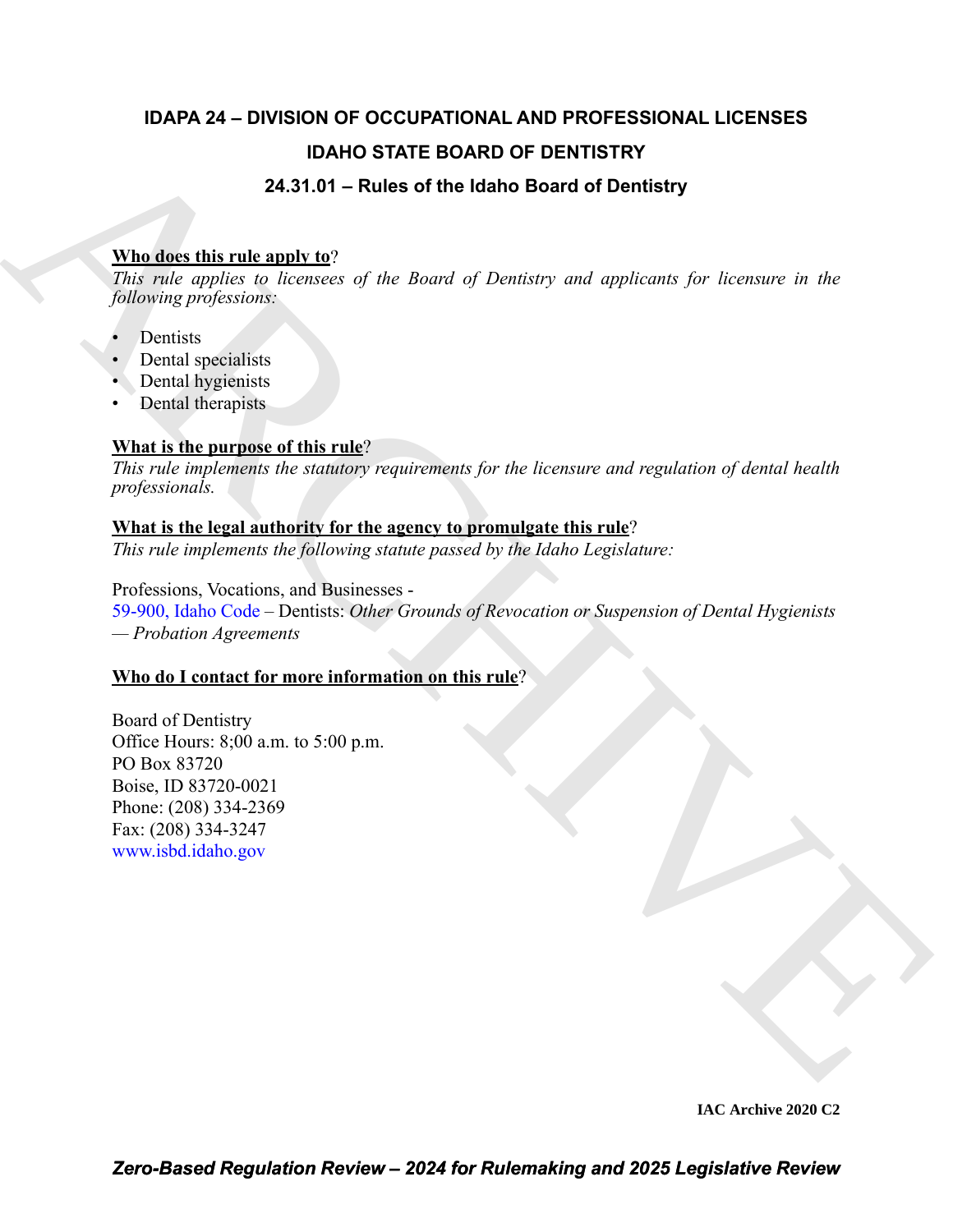# **Table of Contents**

| 24.31.01 - Rules of the Idaho State Board of Dentistry                           |  |
|----------------------------------------------------------------------------------|--|
|                                                                                  |  |
|                                                                                  |  |
|                                                                                  |  |
|                                                                                  |  |
|                                                                                  |  |
|                                                                                  |  |
|                                                                                  |  |
|                                                                                  |  |
|                                                                                  |  |
|                                                                                  |  |
|                                                                                  |  |
|                                                                                  |  |
|                                                                                  |  |
|                                                                                  |  |
|                                                                                  |  |
|                                                                                  |  |
|                                                                                  |  |
|                                                                                  |  |
|                                                                                  |  |
|                                                                                  |  |
|                                                                                  |  |
|                                                                                  |  |
|                                                                                  |  |
|                                                                                  |  |
|                                                                                  |  |
|                                                                                  |  |
|                                                                                  |  |
|                                                                                  |  |
|                                                                                  |  |
| 044. Moderate Sedation, General Anesthesia And Deep Sedation.  11                |  |
|                                                                                  |  |
| 046. Suspension, Revocation Or Restriction Of Sedation Permit. 2.2. 2.2. 2.2. 13 |  |
|                                                                                  |  |
|                                                                                  |  |
|                                                                                  |  |
|                                                                                  |  |
|                                                                                  |  |
|                                                                                  |  |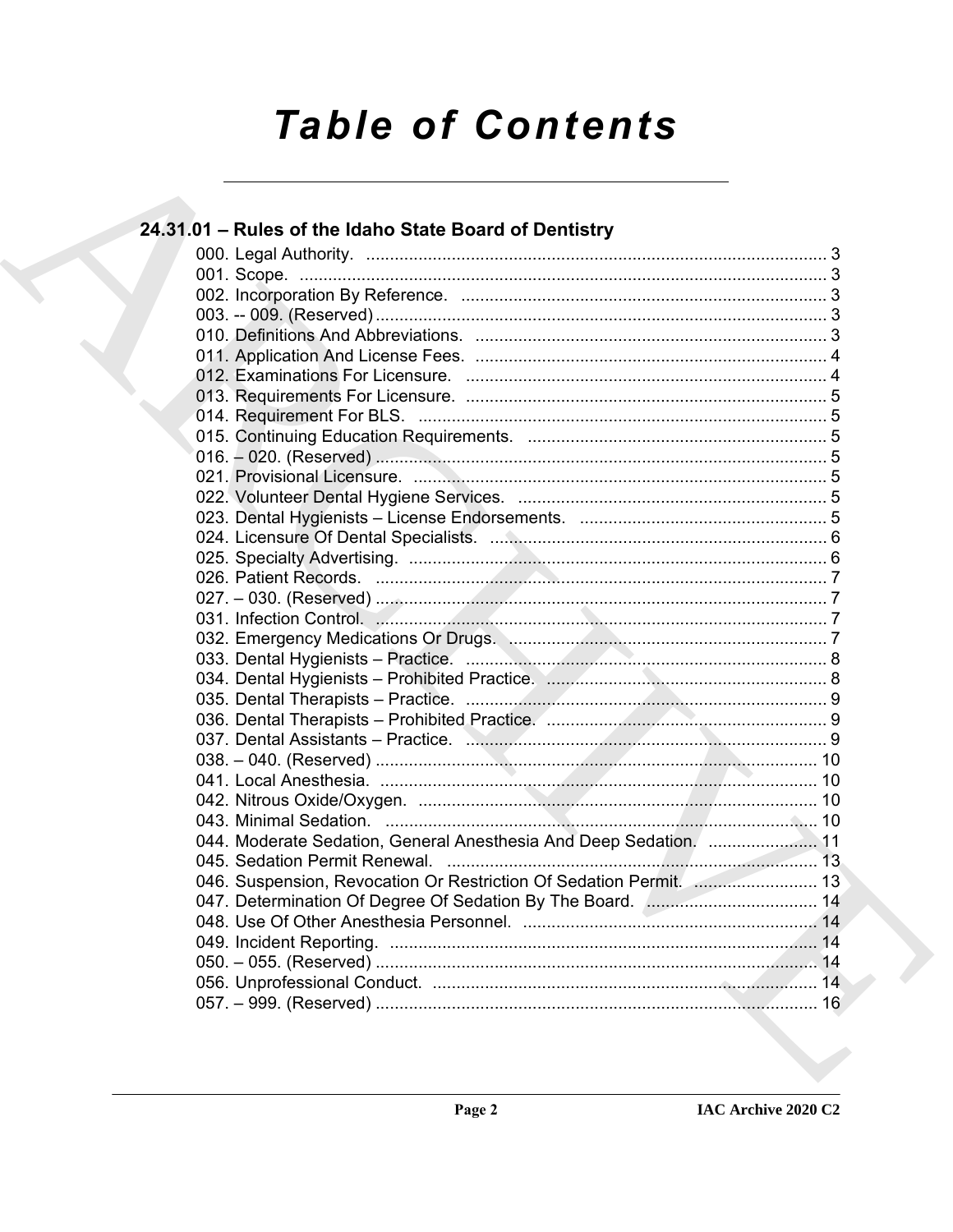#### <span id="page-2-22"></span><span id="page-2-21"></span><span id="page-2-20"></span>**24.31.01 – RULES OF THE IDAHO STATE BOARD OF DENTISTRY**

<span id="page-2-6"></span><span id="page-2-5"></span><span id="page-2-4"></span><span id="page-2-3"></span><span id="page-2-2"></span><span id="page-2-1"></span><span id="page-2-0"></span>

| 000.                |                                  | LEGAL AUTHORITY.<br>This Chapter is adopted under the legal authority of Chapter 9, Title 54, Idaho Code.                                                                                                                                                                                                                                                                                                                                                  | $(7-1-21)T$ |
|---------------------|----------------------------------|------------------------------------------------------------------------------------------------------------------------------------------------------------------------------------------------------------------------------------------------------------------------------------------------------------------------------------------------------------------------------------------------------------------------------------------------------------|-------------|
| 001.<br>therapists. | <b>SCOPE.</b>                    | The rules constitute the minimum requirements for licensure and regulation of dentists, dental hygienists, and dental                                                                                                                                                                                                                                                                                                                                      | $(7-1-21)T$ |
| 002.                |                                  | <b>INCORPORATION BY REFERENCE.</b><br>Pursuant to Section 67-5229, Idaho Code, this chapter incorporates by reference the following documents: (7-1-21)T                                                                                                                                                                                                                                                                                                   |             |
|                     | 01.                              | <b>Professional Standards.</b>                                                                                                                                                                                                                                                                                                                                                                                                                             | $(7-1-21)T$ |
|                     | a.                               | AAOMS, Office Anesthesia Evaluation Manual, 8th Edition, 2012.                                                                                                                                                                                                                                                                                                                                                                                             | $(7-1-21)T$ |
|                     | b.                               | CDC, Guidelines for Infection Control in Dental Health-Care Settings, 2003.                                                                                                                                                                                                                                                                                                                                                                                | $(7-1-21)T$ |
|                     | c.                               | ADA, Principles of Ethics, Code of Professional Conduct and Advisory Opinions, January 2009.                                                                                                                                                                                                                                                                                                                                                               | $(7-1-21)T$ |
|                     | d.                               | ADHA Hygienists' Association, Standards for Clinical Dental Hygiene Practice, 2016. (7-1-21)T                                                                                                                                                                                                                                                                                                                                                              |             |
|                     |                                  | 003. -- 009. (RESERVED)                                                                                                                                                                                                                                                                                                                                                                                                                                    |             |
| 010.                |                                  | DEFINITIONS AND ABBREVIATIONS.                                                                                                                                                                                                                                                                                                                                                                                                                             |             |
|                     | 01.                              | <b>ACLS.</b> Advanced Cardiovascular Life Support or Pediatric Advanced Life Support.                                                                                                                                                                                                                                                                                                                                                                      | $(7-1-21)T$ |
|                     | 02.                              | ADA. American Dental Association.                                                                                                                                                                                                                                                                                                                                                                                                                          | $(7-1-21)T$ |
|                     | 03.                              | <b>ADHA</b> . American Dental Hygienists Association.                                                                                                                                                                                                                                                                                                                                                                                                      | $(7-1-21)T$ |
|                     | 04.                              | AAOMS. American Association of Oral and Maxillofacial Surgeons.                                                                                                                                                                                                                                                                                                                                                                                            | $(7-1-21)T$ |
|                     | 05.                              | BLS. Basic Life Support.                                                                                                                                                                                                                                                                                                                                                                                                                                   | $(7-1-21)T$ |
|                     | 06.                              | CDC. Centers for Disease Control and Prevention.                                                                                                                                                                                                                                                                                                                                                                                                           | $(7-1-21)T$ |
|                     | 07.                              | CODA. Commission on Dental Accreditation.                                                                                                                                                                                                                                                                                                                                                                                                                  | $(7-1-21)T$ |
|                     | 08.                              | Deep Sedation. A drug-induced depression of consciousness during which patients cannot be<br>easily aroused but respond purposefully following repeated or painful stimulation. The ability to independently<br>maintain ventilator function may be impaired. Patients may require assistance in maintaining a patent airway, and<br>spontaneous ventilation may be inadequate. Cardiovascular function is usually maintained.                             | $(7-1-21)T$ |
| or mucosa.          | 09.                              | <b>Enteral.</b> Administration of a drug in which the agent is absorbed through the gastrointestinal tract                                                                                                                                                                                                                                                                                                                                                 | $(7-1-21)T$ |
|                     | 10.                              | EPA. United States Environmental Protection Agency.                                                                                                                                                                                                                                                                                                                                                                                                        | $(7-1-21)T$ |
|                     | 11.<br>function may be impaired. | General Anesthesia. A drug-induced loss of consciousness during which patients are not<br>arousable, even by painful stimulation. The ability to independently maintain ventilator function is often impaired.<br>Patients often require assistance in maintaining a patent airway, and positive pressure ventilation may be required<br>because of depressed spontaneous ventilation or drug-induced depression of neuromuscular function. Cardiovascular | $(7-1-21)T$ |
|                     | 12.                              | Inhalation. Administration of a gaseous or volatile agent introduced into the lungs and whose<br>primary effect is due to absorption through the gas/blood interface.                                                                                                                                                                                                                                                                                      | $(7-1-21)T$ |
|                     | 13.                              | <b>Local Anesthesia</b> . The elimination of sensation, especially pain, in one (1) part of the body by the<br>topical application or regional injection of a drug.                                                                                                                                                                                                                                                                                        | $(7-1-21)T$ |

- <span id="page-2-19"></span><span id="page-2-18"></span><span id="page-2-17"></span><span id="page-2-16"></span><span id="page-2-15"></span><span id="page-2-14"></span><span id="page-2-13"></span><span id="page-2-12"></span><span id="page-2-11"></span><span id="page-2-10"></span><span id="page-2-9"></span><span id="page-2-8"></span><span id="page-2-7"></span>**10. EPA**. United States Environmental Protection Agency. (7-1-21)T
-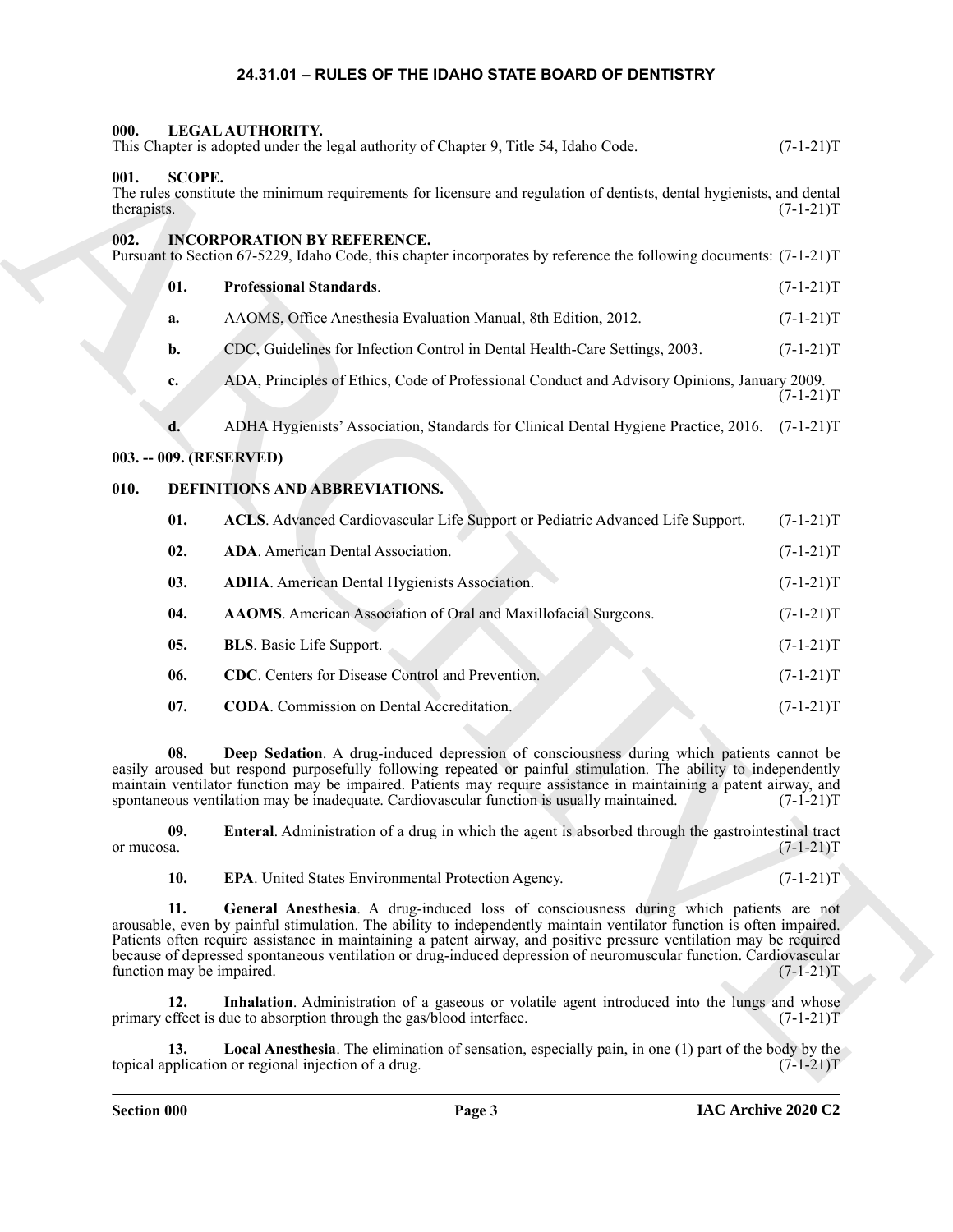<span id="page-3-9"></span><span id="page-3-8"></span><span id="page-3-7"></span><span id="page-3-6"></span><span id="page-3-5"></span><span id="page-3-4"></span>

| 17. | <b>NBDE.</b> National Board Dental Examination. | $(7-1-21)T$ |
|-----|-------------------------------------------------|-------------|
|-----|-------------------------------------------------|-------------|

#### <span id="page-3-10"></span><span id="page-3-2"></span><span id="page-3-0"></span>**011. APPLICATION AND LICENSE FEES.**

<span id="page-3-3"></span>

| 14.                          |                                                                                                                                                                                                                                                                                                                                                                                                                                                                                                                                                                                        |                                                          | <b>Rules of the Idaho State Board of Dentistry</b>                                                         |             |
|------------------------------|----------------------------------------------------------------------------------------------------------------------------------------------------------------------------------------------------------------------------------------------------------------------------------------------------------------------------------------------------------------------------------------------------------------------------------------------------------------------------------------------------------------------------------------------------------------------------------------|----------------------------------------------------------|------------------------------------------------------------------------------------------------------------|-------------|
| sedation.                    | to independently and continuously maintain an airway and respond normally to tactile stimulation and verbal<br>command. Although cognitive function and coordination may be modestly impaired, ventilator and cardiovascular<br>functions are unaffected. In accord with this particular definition, the drugs and/or techniques used should carry a<br>margin of safety wide enough never to render unintended loss of consciousness. Further, patients whose only<br>response is reflex withdrawal from repeated painful stimuli would not be considered to be in a state of minimal |                                                          | Minimal Sedation. A minimally depressed level of consciousness that retains the patient's ability          | $(7-1-21)T$ |
| 15.<br>maintained.           | purposefully to verbal commands, either alone or accompanied by light tactile stimulation. No interventions are<br>required to maintain a patent airway, and spontaneous ventilation is adequate. Cardiovascular function is usually                                                                                                                                                                                                                                                                                                                                                   |                                                          | Moderate Sedation. A drug-induced depression of consciousness during which patients respond                | $(7-1-21)T$ |
| 16.<br>or other procedures.  | sedation by a person trained to observe the physical condition of the patient and capable of assisting with emergency                                                                                                                                                                                                                                                                                                                                                                                                                                                                  |                                                          | <b>Monitor or Monitoring.</b> The direct clinical observation of a patient during the administration of    | $(7-1-21)T$ |
| 17.                          | NBDE. National Board Dental Examination.                                                                                                                                                                                                                                                                                                                                                                                                                                                                                                                                               |                                                          |                                                                                                            | $(7-1-21)T$ |
| 18.                          |                                                                                                                                                                                                                                                                                                                                                                                                                                                                                                                                                                                        | <b>NBDHE.</b> National Board Dental Hygiene Examination. |                                                                                                            | $(7-1-21)T$ |
| 19.<br>administer sedation.  |                                                                                                                                                                                                                                                                                                                                                                                                                                                                                                                                                                                        |                                                          | <b>Operator</b> . The supervising dentist or another person who is authorized by these rules to induce and | $(7-1-21)T$ |
| 20.                          | intravenous, intranasal, submucosal, subcutaneous, intraosseous].                                                                                                                                                                                                                                                                                                                                                                                                                                                                                                                      |                                                          | Parenteral. Administration of a drug which bypasses the gastrointestinal tract [i.e., intramuscular,       | $(7-1-21)T$ |
| 21.                          |                                                                                                                                                                                                                                                                                                                                                                                                                                                                                                                                                                                        |                                                          | Sedation. The administration of minimal, moderate, and deep sedation and general anesthesia.               | $(7-1-21)T$ |
|                              |                                                                                                                                                                                                                                                                                                                                                                                                                                                                                                                                                                                        |                                                          |                                                                                                            |             |
| 011.<br>fees are as follows: | APPLICATION AND LICENSE FEES.<br>Application fees are not refunded. A license shall not be issued or renewed unless fees have been paid. License fees<br>are prorated from date of initial licensure to the next successive license renewal date. The application fees and license                                                                                                                                                                                                                                                                                                     |                                                          |                                                                                                            |             |
|                              | <b>License/Permit Type</b>                                                                                                                                                                                                                                                                                                                                                                                                                                                                                                                                                             | <b>Application Fee</b>                                   | <b>License/Permit Fee</b>                                                                                  |             |
|                              | Dentist/Dental Specialist                                                                                                                                                                                                                                                                                                                                                                                                                                                                                                                                                              | \$300                                                    | Active Status: \$375<br>Inactive Status: \$160                                                             |             |
|                              | Dental Hygienist                                                                                                                                                                                                                                                                                                                                                                                                                                                                                                                                                                       | \$150                                                    | Active Status: \$175<br>Inactive Status: \$85                                                              |             |
|                              | Dental Therapist                                                                                                                                                                                                                                                                                                                                                                                                                                                                                                                                                                       | \$200                                                    | Active Status: \$250<br>Inactive Status: \$125                                                             |             |
|                              | <b>Sedation Permit</b>                                                                                                                                                                                                                                                                                                                                                                                                                                                                                                                                                                 | \$300                                                    | \$300                                                                                                      |             |
| 012.                         | <b>EXAMINATIONS FOR LICENSURE.</b>                                                                                                                                                                                                                                                                                                                                                                                                                                                                                                                                                     |                                                          |                                                                                                            | $(7-1-21)T$ |
| 01.                          |                                                                                                                                                                                                                                                                                                                                                                                                                                                                                                                                                                                        |                                                          | Written Examination. Successful completion of the NBDE may be required of all applicants for a             |             |

#### <span id="page-3-12"></span><span id="page-3-11"></span><span id="page-3-1"></span>**012. EXAMINATIONS FOR LICENSURE.**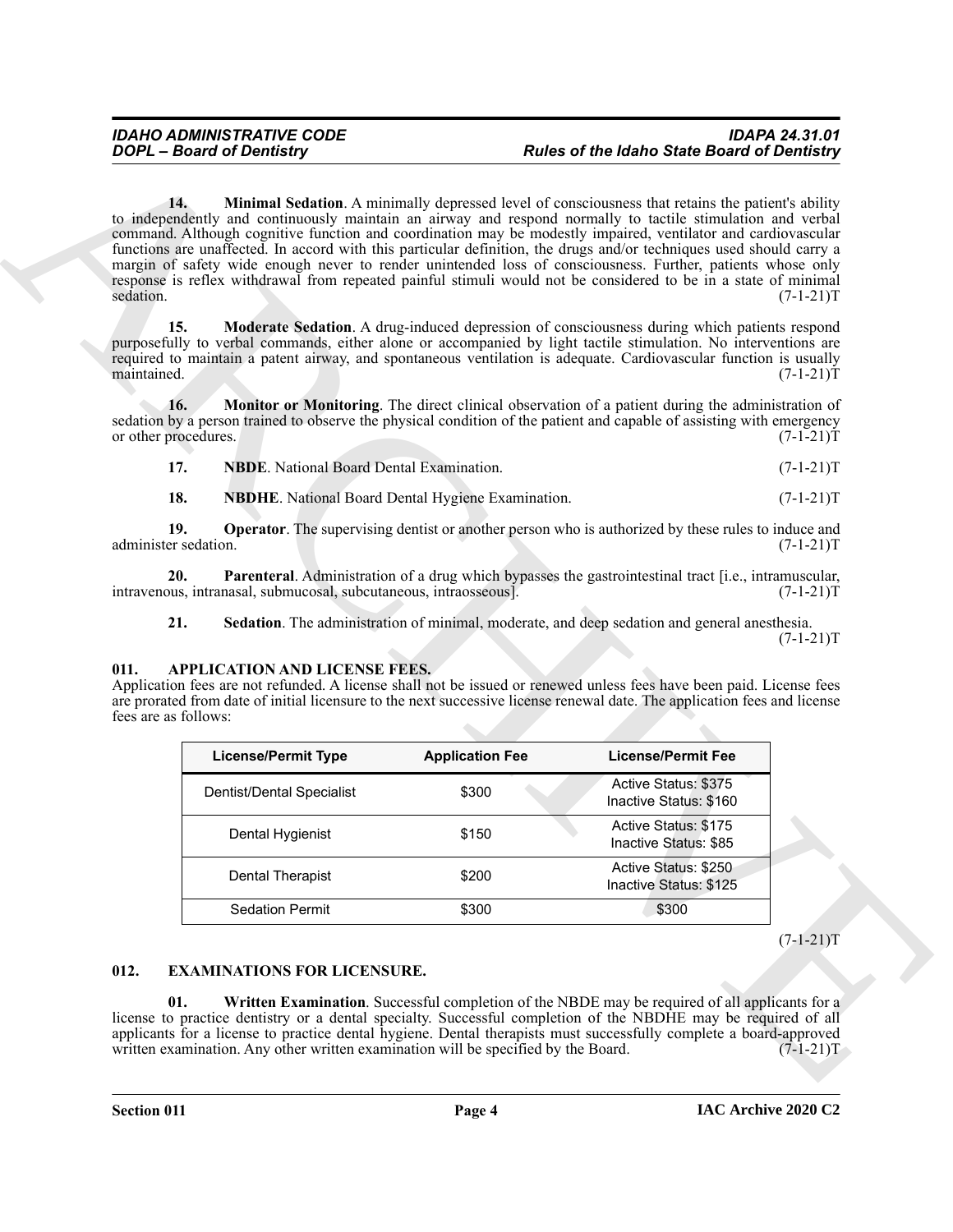<span id="page-4-10"></span>**02. Clinical Examination**. All applicants for a license to practice general dentistry, dental hygiene or dental therapy are required to pass a Board-approved clinical examination upon such subjects as specified by the Board. Applicants for dental hygiene and dental therapy licensure must pass a clinical local anesthesia examination. Clinical examination results will be valid for licensure by examination for a period of (5) five years from the date of successful completion of the examination. (7-1-21)T

#### <span id="page-4-13"></span><span id="page-4-0"></span>**013. REQUIREMENTS FOR LICENSURE.**

Applicants for licensure to practice dentistry must furnish proof of graduation from a school of dentistry accredited by CODA at the time of applicant's graduation. Applicants for licensure to practice dental hygiene must furnish proof of graduation from a dental hygiene program accredited by CODA at the time of applicant's graduation. Applicants for licensure to practice dental therapy must furnish proof of graduation from a dental therapy program accredited by CODA at the time of applicant's graduation. (7-1-21) CODA at the time of applicant's graduation.

#### <span id="page-4-12"></span><span id="page-4-1"></span>**014. REQUIREMENT FOR BLS.**

Applicants for initial licensure will provide proof of current BLS certification. Practicing licensees must maintain current BLS certification. (7-1-21)T current BLS certification.

#### <span id="page-4-7"></span><span id="page-4-2"></span>**015. CONTINUING EDUCATION REQUIREMENTS.**

A licensee renewing an active status license shall report 30 oral health/health-related continuing education hour credits to the Board of verifiable CE or volunteer practice. (7-1-21)T

#### <span id="page-4-3"></span>**016. – 020. (RESERVED)**

#### <span id="page-4-11"></span><span id="page-4-4"></span>**021. PROVISIONAL LICENSURE.**

This type of license may be granted at the Board's discretion to applicants with active practice within the previous (2) years, current license in good standing in another state, and evidence of not failing an exam given by the Board.  $(7-1-21)T$ 

#### <span id="page-4-14"></span><span id="page-4-5"></span>**022. VOLUNTEER DENTAL HYGIENE SERVICES.**

**FOOT - States of points of the states of the states of the states of the based of the footballs of the states of the states of the states of the states of the states of the states of the states of the states of the state** A person holding an unrestricted active status dental hygiene license issued by the Board may provide dental hygiene services in an extended access oral health care setting without being issued an extended access license endorsement. The dental hygiene services performed are limited to oral health screening and patient assessment, preventive and oral health education, preparation and review of health history, non-surgical periodontal treatment, oral prophylaxis, the application of caries preventive agents including fluoride, the application of pit and fissure sealants with recommendation that the patient will be examined by a dentist; (7-1-21) recommendation that the patient will be examined by a dentist;

#### <span id="page-4-8"></span><span id="page-4-6"></span>**023. DENTAL HYGIENISTS – LICENSE ENDORSEMENTS.**

The Board may grant license endorsements to qualified dental hygienists as follows: (7-1-21)T

<span id="page-4-9"></span>**01. Extended Access Endorsement**. Upon application, the Board may grant an extended access endorsement to a person holding an unrestricted active status dental hygienist's license issued by the Board who provides satisfactory proof that all of the following requirements are met: (7-1-21)T

**a.** The person has been licensed as a dental hygienist during the two (2) year period immediately prior te of application for an extended access endorsement; (7-1-21) to the date of application for an extended access endorsement;

For a minimum of one thousand (1000) total hours within the previous two (2) years, the person has either been employed as a dental hygienist in supervised clinical practice or has been engaged as a clinical practice educator in an approved dental hygiene school; (7-1-21)T

**c.** The person has not been disciplined by the Board or another licensing authority upon grounds that bear a demonstrable relationship to the ability of the dental hygienist to safely and competently practice under general supervision in an extended access oral health care setting; and  $(7-1-21)$ T supervision in an extended access oral health care setting; and

**d.** Any person holding an unrestricted active status dental hygienist's license issued by the Board who is employed as a dental hygienist in an extended access oral health care setting in this state may be granted an extended access endorsement without being required to satisfy the experience requirements specified in this rule.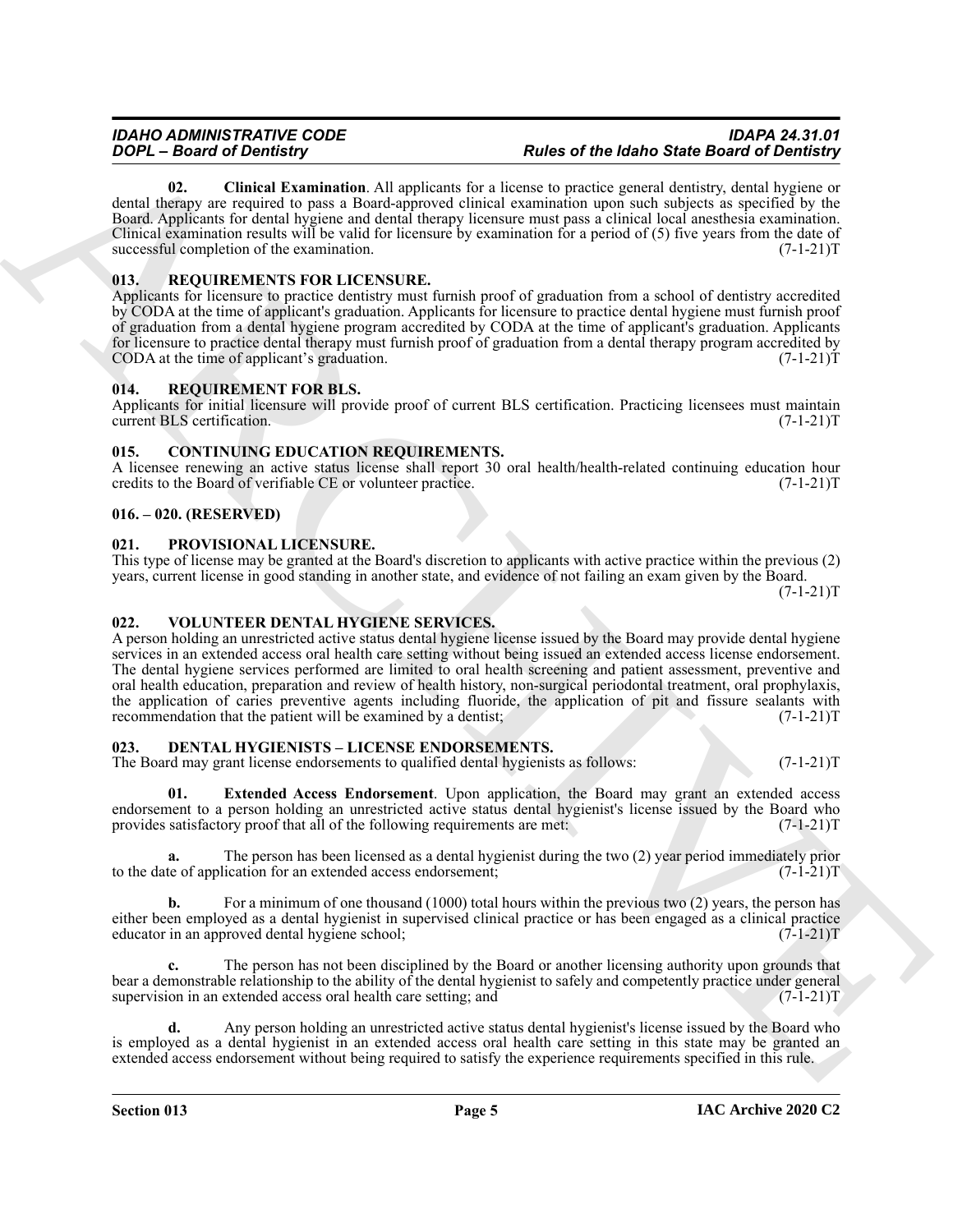$(7-1-21)T$ 

Point - Beard of Dentistry<br>
(a) Reads of the blanks Sinte Beard of Dentistry<br>
(a) Fourier and Archives Contents of Adventure Contents and Sinte Beard of Dentistry<br>
Contents and the first time of the state of the state of **02. Extended Access Restorative Endorsement**. Notwithstanding any other provision of these rules, a qualified dental hygienist holding an extended access restorative endorsement may perform specified restorative functions under the direct supervision of a dentist in an extended access oral health care setting. Permissible restorative functions under this endorsement are limited to the placement of a restoration into a tooth prepared by a dentist and the carving, contouring and adjustment of the contacts and occlusion of the restoration. Upon application, the Board may grant an extended access restorative endorsement to a person holding an unrestricted active status dental hygienist's license issued by the Board who provides satisfactory proof that the following requirements are met:  $(7-1-21)T$ 

<span id="page-5-2"></span>**a.** The person has successfully completed the Western Regional Examining Board's restorative tion or an equivalent restorative examination approved by the Board; and  $(7-1-21)$ T examination or an equivalent restorative examination approved by the Board; and

**b.** The person has not been disciplined by the Board or another licensing authority upon grounds that bear a demonstrable relationship to the ability of the dental hygienist to safely and competently practice under in an extended access oral health care setting. (7-1-21)T extended access oral health care setting.

<span id="page-5-3"></span>**03. Renewal**. Upon payment of the appropriate license fee and completion of required CE credits specified for a license endorsement, a person meeting all other requirements for renewal of a license to practice dental hygiene is also entitled to renewal of a license endorsement for the effective period of the license. An endorsement immediately expires and is cancelled at such time as a person no longer holds an unrestricted active status dental<br>hygienist's license issued by the Board or upon a person's failure to complete the required CE. (7-1-21)T hygienist's license issued by the Board or upon a person's failure to complete the required CE.

#### <span id="page-5-4"></span><span id="page-5-0"></span>**024. LICENSURE OF DENTAL SPECIALISTS.**

<span id="page-5-7"></span>**01. Requirements for Specialty Licensure**. Each applicant for specialty licensure must have graduated from a CODA accredited dental school and hold a license to practice general dentistry in the state of Idaho or another state. The Board may grant licensure in specialty areas of dentistry for which a dentist has completed a CODA accredited postdoctoral advanced dental education program of at least two full-time academic years.

 $(7-1-21)T$ 

<span id="page-5-5"></span>**02. Examination**. Specialty licensure in those specialties recognized may be granted solely at the discretion of the Board. An examination covering the applicant's chosen field may be required and, if so, will be conducted by the Board or a testing agent. Applicants who have met the requirements for licensure as a specialist may<br>be required to pass an examination as follows: (7-1-21) be required to pass an examination as follows:

Applicants who have passed a general licensure examination acceptable to the Board may be licensure by Board approval. (7-1-21)<sup>T</sup> granted specialty licensure by Board approval.

**b.** Applicants who have passed a general licensure examination not acceptable to the Board may be to pass a specialty examination. (7-1-21) required to pass a specialty examination.

**c.** Applicants who are certified by the American Board of that particular specialty as of the date of on for specialty licensure may be granted specialty licensure by Board approval. (7-1-21) application for specialty licensure may be granted specialty licensure by Board approval.

<span id="page-5-6"></span>**Limitation of Practice**. No dentist may announce or otherwise hold himself out to the public as a specialist unless he has first complied with the requirements established by the Board for such specialty and has been issued a specialty license authorizing him to do so. Any individual granted a specialty license must limit his practice to the specialty(s) in which he is licensed.  $(7-1-21)T$ to the specialty $(s)$  in which he is licensed.

#### <span id="page-5-8"></span><span id="page-5-1"></span>**025. SPECIALTY ADVERTISING.**

The specialty advertising rules are intended to allow the public to be informed about dental specialties and to require appropriate disclosures to avoid misperceptions on the part of the public. (7-1-21) appropriate disclosures to avoid misperceptions on the part of the public.

<span id="page-5-9"></span>**Recognized Specialty License**. An advertisement may not state that a licensee is a specialist unless the licensee has been granted a license in that specialty area of dental practice by the Board. Use of words or terms in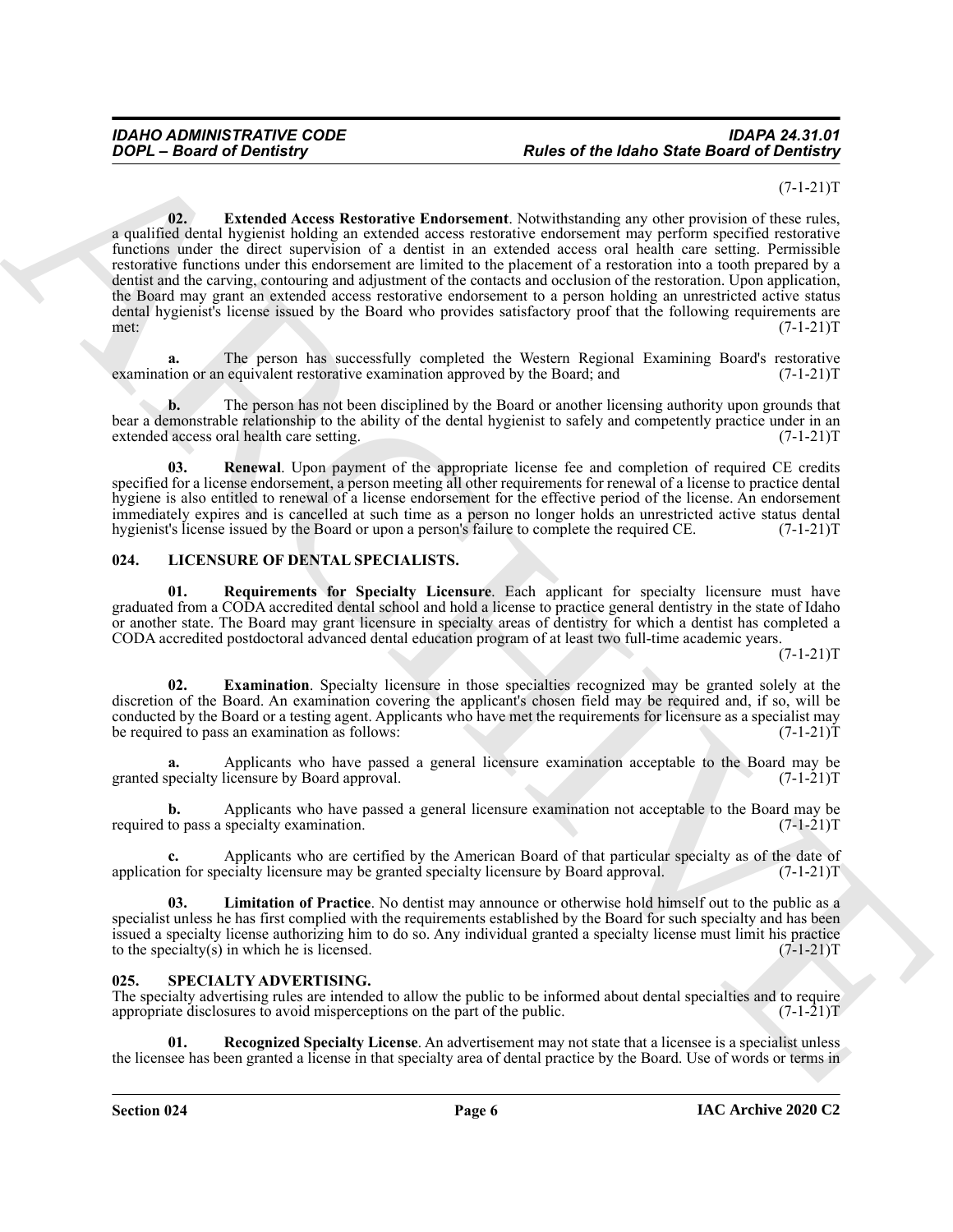## *IDAHO ADMINISTRATIVE CODE IDAPA 24.31.01 DOPL – Board of Dentistry Rules of the Idaho State Board of Dentistry*

advertisements such as "Specialist," "Board Certified," "Diplomate," "Practice Limited To," and "Limited To Specialty Of" shall be prima facie evidence that the licensee is holding himself out to the public as a licensed specialist in a specialty area of dental practice. specialist in a specialty area of dental practice.

<span id="page-6-12"></span>**02. Disclaimer**. A licensee who has not been granted a specialty license by the Board may advertise as being qualified in a recognized specialty area of dental practice so long as each such advertisement, regardless of form, contains a prominent, clearly worded disclaimer that the licensee is "licensed as a general dentist" or that the specialty services "will be provided by a general dentist." Any disclaimer in a written advertisement must be in the same font style and size as that in the listing of the specialty area.  $(7-1-21)$ T

<span id="page-6-13"></span>**03. Unrecognized Specialty**. A licensee may not advertise as being a specialist in or as specializing in any area of dental practice which is not a Board recognized and licensed specialty area unless the advertisement, regardless of form, contains a prominent, clearly worded disclaimer that the advertised area of dental practice is not recognized as a specialty area of dental practice by the Idaho Board of Dentistry. Any disclaimer in a written advertisement shall be in the same font style and size as that in the listing of the specialty area. (7-1-21)T

#### <span id="page-6-11"></span><span id="page-6-0"></span>**026. PATIENT RECORDS.**

For  $\frac{1}{2}$  and  $\frac{1}{2}$  for  $\frac{1}{2}$  and  $\frac{1}{2}$  for  $\frac{1}{2}$  for  $\frac{1}{2}$  and  $\frac{1}{2}$  for  $\frac{1}{2}$  and  $\frac{1}{2}$  for  $\frac{1}{2}$  and  $\frac{1}{2}$  for  $\frac{1}{2}$  and  $\frac{1}{2}$  for  $\frac{1}{2}$  for  $\frac{1}{2}$  for  $\frac{1}{2$ A record must be maintained for each person receiving dental services, regardless of whether any fee is charged. Records must be in the form of an acronym such as "PARQ" (Procedure, Alternatives, Risks and Questions) or "SOAP" (Subjective Objective Assessment Plan) or their equivalent. Patient records must be maintained for no less than seven (7) years from the date of last entry unless: the patient requests the records be transferred to another dentist who will maintain the records, the dentist gives the records to the patient, or the dentist transfers the dentist's practice to another dentist who will maintain the records.  $(7-1-21)$ T to another dentist who will maintain the records.

#### <span id="page-6-1"></span>**027. – 030. (RESERVED)**

#### <span id="page-6-5"></span><span id="page-6-2"></span>**031. INFECTION CONTROL.**

In determining what constitutes unacceptable patient care with respect to infection control, the Board may consider current infection control guidelines such as those of the CDC. Additionally, licensees and dental assistants must<br>comply with the following requirements: (7-1-21)T comply with the following requirements:

**01. Gloves, Masks, and Eyewear**. Disposable gloves must be worn whenever placing fingers into the mouth of a patient or when handling blood or saliva contaminated instruments or equipment. Appropriate hand hygiene must be performed prior to gloving. Masks and protective eyewear or chin-length shields must be worn when<br>grattering of blood or other body fluids is likely. spattering of blood or other body fluids is likely.

<span id="page-6-8"></span>**02.** Instrument Sterilization. Between each patient use, instruments and other equipment that come in vith body fluids must be sterilized. (7-1-21) contact with body fluids must be sterilized.

<span id="page-6-10"></span>**03. Sterilizing Devices Testing**. Heat sterilizing devices must be tested for proper function by means of a biological monitoring system that indicates micro-organisms kill. Devices must be tested each calendar week in which scheduled patients are treated. Testing results must be retained by the licensee for the current calendar year and the two (2) preceding calendar years. (7-1-21)T

<span id="page-6-9"></span>**04. Non-Critical Surfaces**. Environmental surfaces that are contaminated by blood or saliva must be disinfected with an EPA registered hospital disinfectant.

<span id="page-6-6"></span>**05. Clinical Contact Surfaces**. Impervious backed paper, aluminum foil, or plastic wrap should be used to cover surfaces that may be contaminated by blood or saliva. The cover must be replaced between patients. If barriers are not used, surfaces must be cleaned and disinfected between patients by using an EPA registered hospital disinfectant. (7-1-21)T

<span id="page-6-7"></span>**06. Disposal**. All contaminated wastes and sharps must be disposed of according to any governmental ents.  $(7-1-21)T$ requirements.

### <span id="page-6-4"></span><span id="page-6-3"></span>**032. EMERGENCY MEDICATIONS OR DRUGS.**

The following emergency medications or drugs are required in all sites where anesthetic agents of any kind are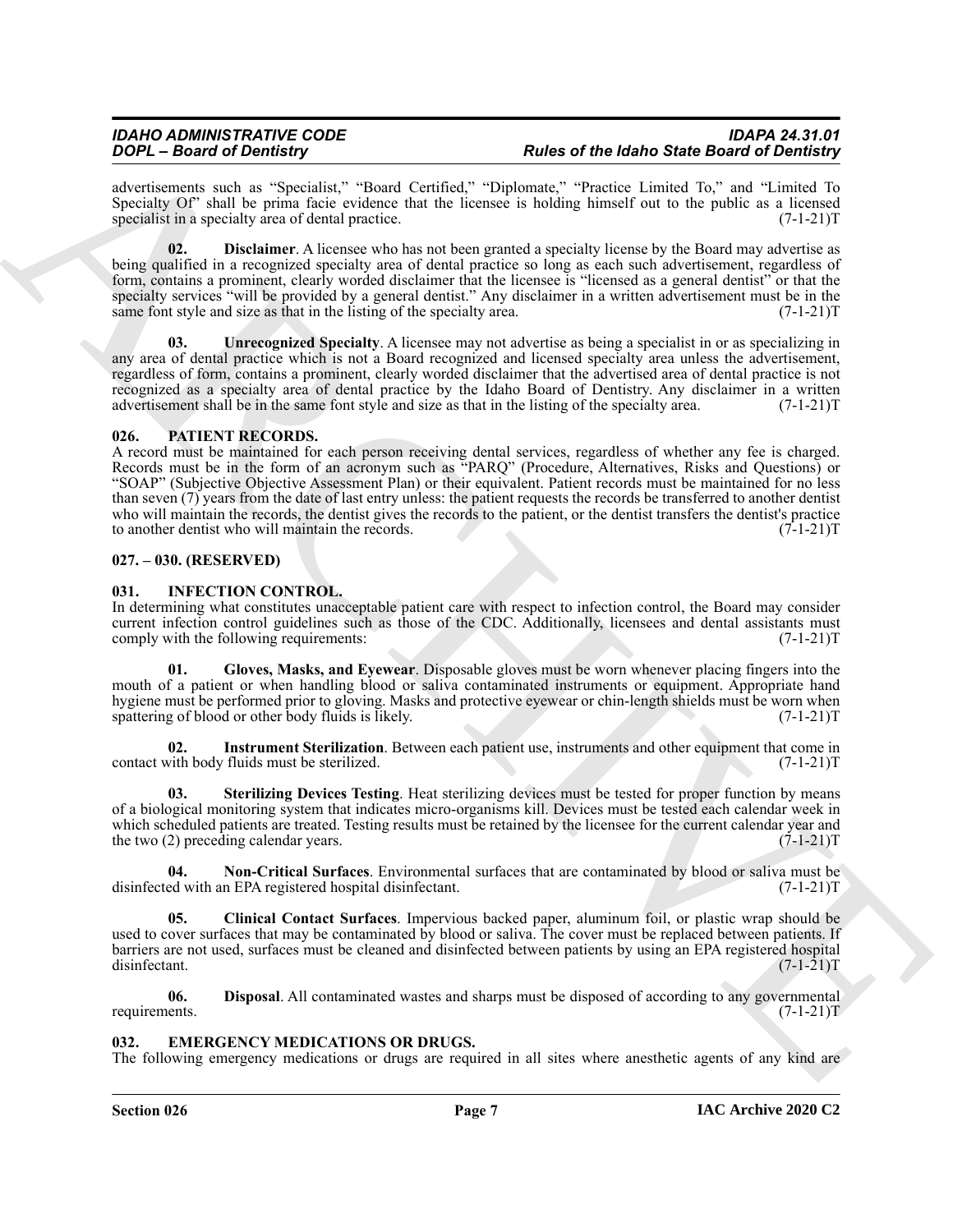#### <span id="page-7-9"></span><span id="page-7-8"></span><span id="page-7-7"></span><span id="page-7-6"></span><span id="page-7-5"></span><span id="page-7-4"></span><span id="page-7-3"></span><span id="page-7-2"></span><span id="page-7-1"></span><span id="page-7-0"></span>**033. DENTAL HYGIENISTS – PRACTICE.**

|                              | <b>DOPL</b> - Board of Dentistry                                                                                           | <b>Rules of the Idaho State Board of Dentistry</b>                                                 |             |
|------------------------------|----------------------------------------------------------------------------------------------------------------------------|----------------------------------------------------------------------------------------------------|-------------|
| glucose.                     | administered: anti-anaphylactic agent, antihistaminic, aspirin, bronchodilator, coronary artery vasodilator, and           |                                                                                                    | $(7-1-21)T$ |
| 033.                         | <b>DENTAL HYGIENISTS - PRACTICE.</b><br>Dental hygienists are hereby authorized to perform the activities specified below: |                                                                                                    | $(7-1-21)T$ |
| 01.<br>as follows:           |                                                                                                                            | General Supervision. A dental hygienist may perform specified duties under general supervision     | $(7-1-21)T$ |
| a.<br>subgingival calculus); |                                                                                                                            | Oral prophylaxis (removal of stains and plaque biofilm and if present, supragingival and/or        | $(7-1-21)T$ |
| b.                           | oral cavity and surrounding structures, taking case histories and periodontal assessment);                                 | Medical history assessments and intra-oral and extra-oral assessments (including charting of the   | $(7-1-21)T$ |
|                              | evaluative care in accordance with the treatment parameters set by supervising dentist;                                    | Developing patient care plans for prophylaxis, non-surgical periodontal therapy and supportive and | $(7-1-21)T$ |
| d.                           | Root planing;                                                                                                              |                                                                                                    | $(7-1-21)T$ |
| е.                           | Non-surgical periodontal therapy;                                                                                          |                                                                                                    | $(7-1-21)T$ |
| f.                           | Closed subgingival curettage;                                                                                              |                                                                                                    | $(7-1-21)T$ |
| g.                           | Administration of local anesthesia;                                                                                        |                                                                                                    | $(7-1-21)T$ |
| h.<br>prohibited);           |                                                                                                                            | Removal of marginal overhangs (use of high speed handpieces or surgical instruments is             | $(7-1-21)T$ |
| i.                           |                                                                                                                            | Application of topical antibiotics or antimicrobials (used in non-surgical periodontal therapy);   | $(7-1-21)T$ |
| j.                           |                                                                                                                            | Provide patient education and instruction in oral health education and preventive techniques;      | $(7-1-21)T$ |
| k.                           | Placement of antibiotic treated materials pursuant to dentist authorization;                                               |                                                                                                    | $(7-1-21)T$ |
| 1.                           | Administration and monitoring of nitrous oxide/oxygen; and                                                                 |                                                                                                    | $(7-1-21)T$ |
| m.                           | All duties which may be performed by a dental assistant.                                                                   |                                                                                                    | $(7-1-21)T$ |
| 02.<br>follows:              |                                                                                                                            | Direct Supervision. A dental hygienist may perform specified duties under direct supervision as    | $(7-1-21)T$ |
| a.                           | Use of a laser restricted to gingival curettage and bleaching.                                                             |                                                                                                    | $(7-1-21)T$ |
| 034.                         | DENTAL HYGIENISTS - PROHIBITED PRACTICE.                                                                                   |                                                                                                    |             |
| 01.                          |                                                                                                                            | Diagnosis and Treatment. Definitive diagnosis and dental treatment planning.                       | $(7-1-21)T$ |
| 02.<br>materials.            |                                                                                                                            | <b>Operative Preparation</b> . The operative preparation of teeth for the placement of restorative | $(7-1-21)T$ |
| 03.                          | unless authorized by issuance of an extended access restorative endorsement.                                               | Intraoral Placement or Carving. The intraoral placement or carving of restorative materials        | $(7-1-21)T$ |
| 04.                          | Anesthesia. Administration of any general anesthesia or moderate sedation.                                                 |                                                                                                    | $(7-1-21)T$ |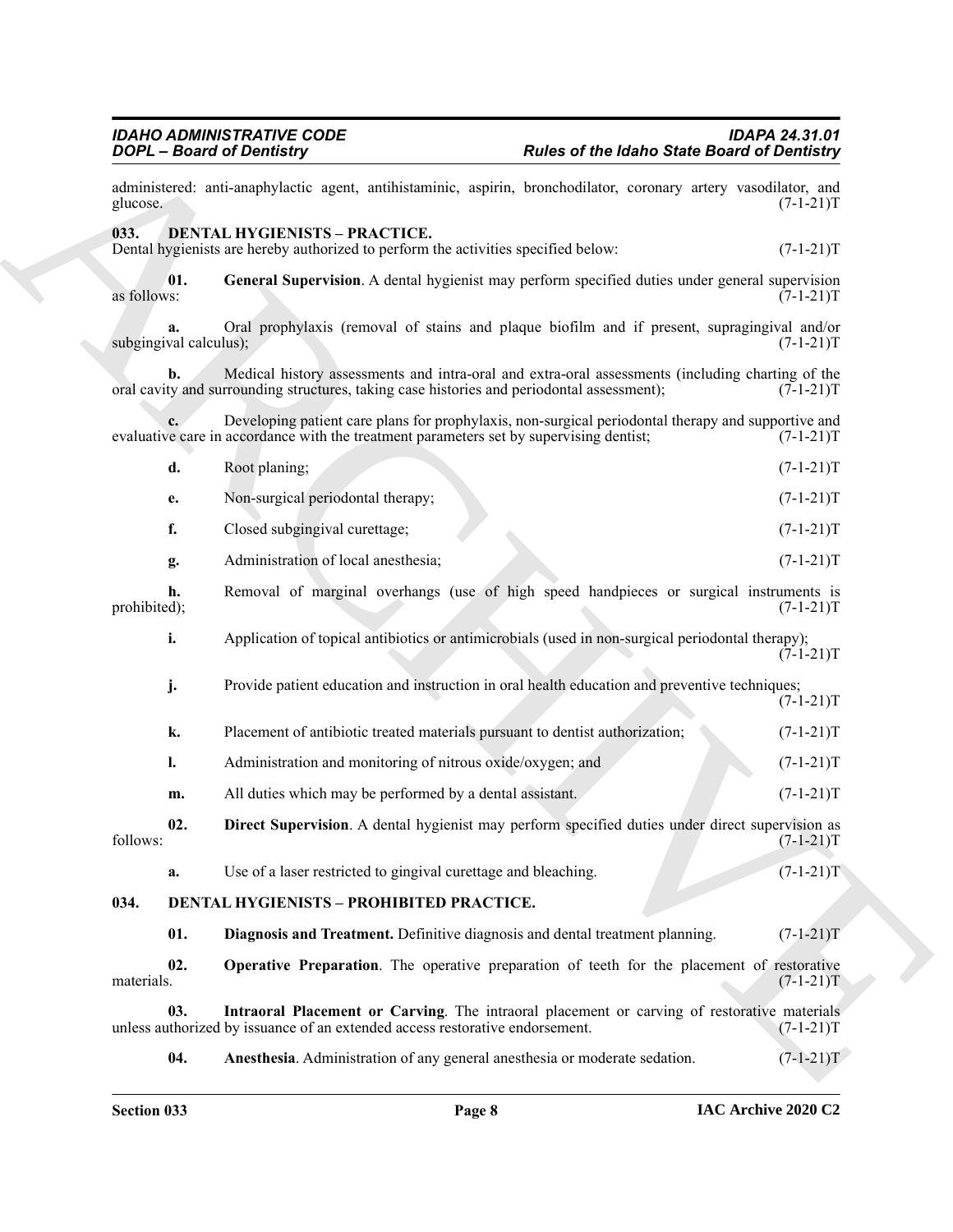#### <span id="page-8-11"></span><span id="page-8-10"></span><span id="page-8-9"></span><span id="page-8-8"></span><span id="page-8-7"></span><span id="page-8-5"></span><span id="page-8-0"></span>**035. DENTAL THERAPISTS – PRACTICE.**

#### <span id="page-8-16"></span><span id="page-8-12"></span><span id="page-8-1"></span>**036. DENTAL THERAPISTS – PROHIBITED PRACTICE.**

<span id="page-8-15"></span><span id="page-8-14"></span><span id="page-8-13"></span>

| 03        |  |  | Periodontal Therapy. Periodontal scaling and root planing, including the removal of subgingival |
|-----------|--|--|-------------------------------------------------------------------------------------------------|
| calculus. |  |  | $(7-1-21)T$                                                                                     |

<span id="page-8-6"></span>

|                                        | <b>DOPL</b> - Board of Dentistry<br><b>Rules of the Idaho State Board of Dentistry</b>                                                                                                                                                                                                                                                               |             |
|----------------------------------------|------------------------------------------------------------------------------------------------------------------------------------------------------------------------------------------------------------------------------------------------------------------------------------------------------------------------------------------------------|-------------|
| 05.                                    | Final Placement. Final placement of any fixed or removable appliances.                                                                                                                                                                                                                                                                               | $(7-1-21)T$ |
| 06.                                    | Final Removal. Final removal of any fixed appliance.                                                                                                                                                                                                                                                                                                 | $(7-1-21)T$ |
| 07.                                    | <b>Cutting Procedures.</b> Cutting procedures utilized in the preparation of the coronal or root portion<br>of the tooth, or cutting procedures involving the supportive structures of the tooth.                                                                                                                                                    | $(7-1-21)T$ |
| 08.                                    | Root Canal. Placement of the final root canal filling.                                                                                                                                                                                                                                                                                               | $(7-1-21)T$ |
| 09.                                    | Occlusal Equilibration Procedures. Occlusal equilibration procedures for any prosthetic<br>restoration, whether fixed or removable.                                                                                                                                                                                                                  | $(7-1-21)T$ |
| 10.                                    | Other Final Placement. Final placement of prefabricated or cast restorations or crowns. (7-1-21)T                                                                                                                                                                                                                                                    |             |
| 035.<br>agreement.                     | <b>DENTAL THERAPISTS - PRACTICE.</b><br>Dental therapists are authorized to perform activities specified by the supervising dentist who practices in the same<br>practice setting in conformity with a written collaborative practice agreement at the supervision levels set forth in the                                                           | $(7-1-21)T$ |
| 036.                                   | <b>DENTAL THERAPISTS - PROHIBITED PRACTICE.</b>                                                                                                                                                                                                                                                                                                      |             |
| 01.                                    | Sedation. Administration of minimal, moderate or deep sedation or general anesthesia except as<br>otherwise allowed by these rules;                                                                                                                                                                                                                  | $(7-1-21)T$ |
| 02.<br>both the soft and hard tissues. | <b>Cutting Procedures.</b> Cutting procedures involving the supportive structures of the tooth including                                                                                                                                                                                                                                             | $(7-1-21)T$ |
| 03.<br>calculus.                       | Periodontal Therapy. Periodontal scaling and root planing, including the removal of subgingival                                                                                                                                                                                                                                                      | $(7-1-21)T$ |
| 04.                                    | All Extractions with Exception. All extractions except:                                                                                                                                                                                                                                                                                              | $(7-1-21)T$ |
| a.                                     | Under direct supervision.                                                                                                                                                                                                                                                                                                                            | $(7-1-21)T$ |
| i.                                     | Non-surgical extractions.                                                                                                                                                                                                                                                                                                                            | $(7-1-21)T$ |
| b.                                     | Under general supervision or as specified in Section 035.                                                                                                                                                                                                                                                                                            | $(7-1-21)T$ |
| i.                                     | Removal of periodontally diseased teeth with class III mobility.                                                                                                                                                                                                                                                                                     | $(7-1-21)T$ |
| ii.                                    | Removal of coronal remnants of deciduous teeth.                                                                                                                                                                                                                                                                                                      | $(7-1-21)T$ |
| 05.                                    | <b>Root Canal Therapy.</b>                                                                                                                                                                                                                                                                                                                           | $(7-1-21)T$ |
| 06.                                    | All Fixed and Removable Prosthodontics (except stainless steel crowns).                                                                                                                                                                                                                                                                              | $(7-1-21)T$ |
| 07.                                    | Orthodontics.                                                                                                                                                                                                                                                                                                                                        | $(7-1-21)T$ |
| 037.                                   | <b>DENTAL ASSISTANTS - PRACTICE.</b><br>Dental assistants are authorized to perform dental services for which they are trained unless prohibited by these rules.<br>Dental assistants must be directly supervised by a dentist when performing intraoral procedures except when<br>providing palliative care as directed by the supervising dentist. | $(7-1-21)T$ |
| 01.                                    | <b>Prohibited Duties.</b> A dental assistant is prohibited from performing the following duties:                                                                                                                                                                                                                                                     | $(7-1-21)T$ |
|                                        |                                                                                                                                                                                                                                                                                                                                                      |             |

#### <span id="page-8-4"></span><span id="page-8-3"></span><span id="page-8-2"></span>**037. DENTAL ASSISTANTS – PRACTICE.**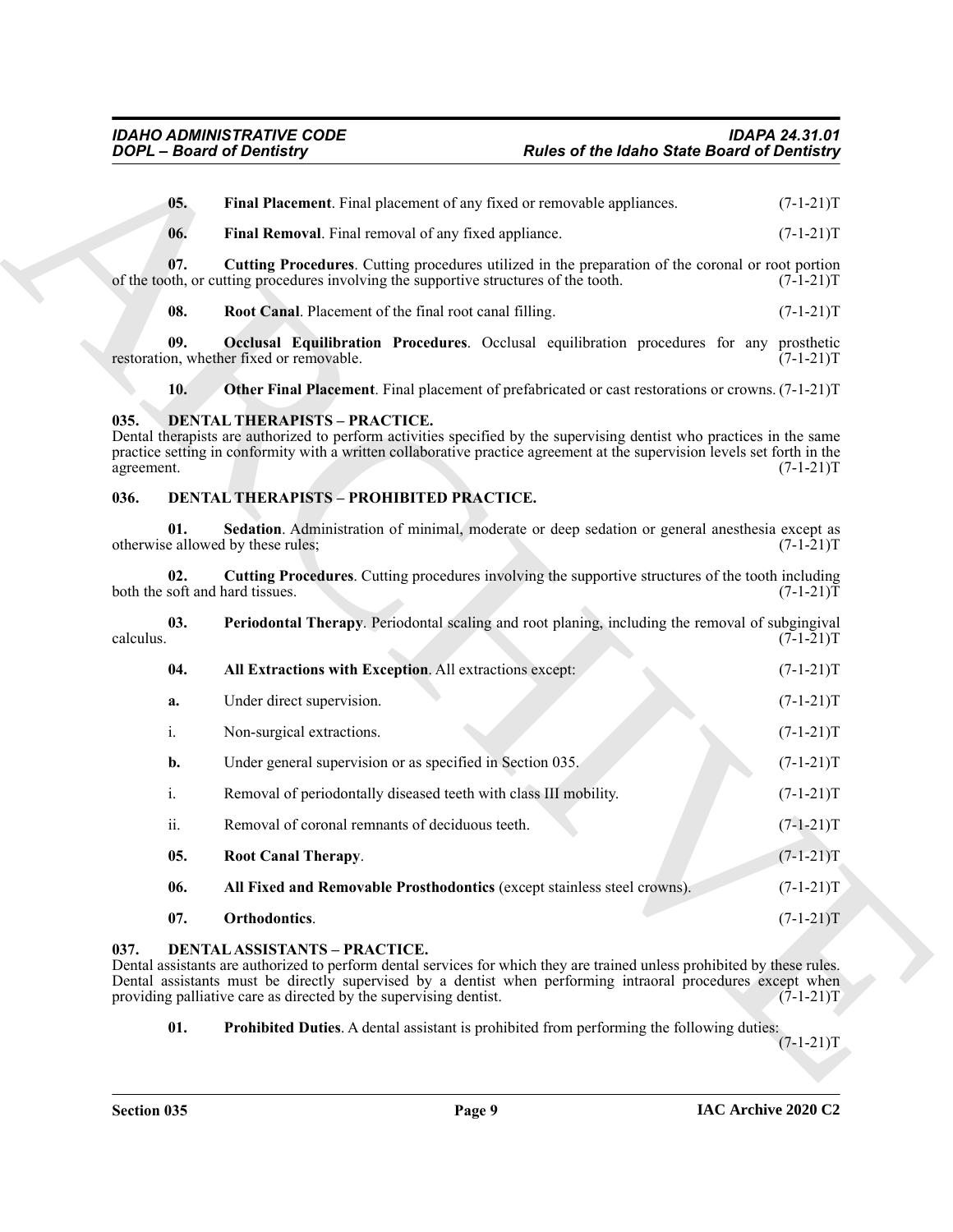#### *IDAHO ADMINISTRATIVE CODE IDAPA 24.31.01 DOPL – Board of Dentistry Rules of the Idaho State Board of Dentistry*

| The intraoral placement or carving of permanent restorative materials.<br>a.<br>Any irreversible procedure.<br>$\mathbf{b}$ .<br>The administration of any sedation or local injectable anesthetic.<br>c.<br>Removal of calculus.<br>d.<br>Use of an air polisher.<br>e.<br>f.<br>Any intra-oral procedure using a high-speed handpiece, except for the removal of orthodontic<br>cement or resin.<br>Any dental hygiene prohibited duty.<br>$g_{\cdot}$<br>038. - 040. (RESERVED)<br>041.<br><b>LOCAL ANESTHESIA.</b><br>Dental offices in which local anesthesia is administered to patients shall, at a minimum, have and maintain suction<br>equipment capable of aspirating gastric contents from the mouth and pharynx, a portable oxygen delivery system<br>including full face masks and a bag-valve mask combination capable of delivering positive pressure, oxygen-<br>enriched ventilation to the patient, a blood pressure cuff of appropriate size and a stethoscope.<br>042.<br>NITROUS OXIDE/OXYGEN.<br>Persons licensed to practice and dental assistants trained in accordance with these rules may administer nitrous oxide/<br>oxygen to patients.<br><b>Patient Safety.</b> A dentist must evaluate the patient to ensure the patient is an appropriate candidate<br>01.<br>for nitrous oxide/oxygen; ensure that any patient under nitrous oxide/oxygen is continually monitored; and ensure<br>that a second person is in the practice setting who can immediately respond to any request from the person<br>administering the nitrous oxide/oxygen.<br>Required Facilities and Equipment. Dental offices where nitrous oxide/oxygen is administered to<br>02.<br>patients must have the following: a fail-safe nitrous oxide delivery system that is maintained in working order; a<br>scavenging system; and a positive-pressure oxygen delivery system suitable for the patient being treated. $(7-1-21)T$<br>Personnel. For nitrous oxide/oxygen administration, personnel shall include an operator and an<br>03.<br>assistant currently certified in BLS.<br>043.<br><b>MINIMAL SEDATION.</b><br>Persons licensed to practice dentistry may administer minimal sedation to patients of sixteen (16) years of age or<br>older. When the intent is minimal sedation, the appropriate dosing of a single enteral drug is no more than the<br>maximum FDA-recommended dose for unmonitored home use. In cases where the patient weighs less than one<br>hundred (100) pounds, or is under the age of sixteen (16) years, minimal sedation may be administered without a<br>permit by use of nitrous oxide, or with a single enteral dose of a sedative agent administered in the dental office.<br>01.<br><b>Patient Safety</b> . The administration of minimal sedation is permissible so long as it does not<br>produce an alteration of the state of consciousness in a patient to the level of moderate sedation, general anesthesia, or<br>deep sedation. A dentist must qualify for and obtain a permit from the Board to be authorized to sedate patients to the<br>level of moderate sedation, general anesthesia, or deep sedation. Nitrous oxide/oxygen may be used in combination<br>with a single enteral drug in minimal sedation, except as described in Section 043 of these rules. Notwithstanding any<br>other provision in these rules, a dentist must initiate and regulate the administration of nitrous oxide/oxygen when<br>used in combination with minimal sedation.<br>02.<br><b>Personnel.</b> At least one (1) additional person currently certified in BLS must be present in addition<br>to the dentist. | <b>DOPL</b> - Board of Dentistry | <b>Rules of the Idaho State Board of Dentistry</b> |             |
|----------------------------------------------------------------------------------------------------------------------------------------------------------------------------------------------------------------------------------------------------------------------------------------------------------------------------------------------------------------------------------------------------------------------------------------------------------------------------------------------------------------------------------------------------------------------------------------------------------------------------------------------------------------------------------------------------------------------------------------------------------------------------------------------------------------------------------------------------------------------------------------------------------------------------------------------------------------------------------------------------------------------------------------------------------------------------------------------------------------------------------------------------------------------------------------------------------------------------------------------------------------------------------------------------------------------------------------------------------------------------------------------------------------------------------------------------------------------------------------------------------------------------------------------------------------------------------------------------------------------------------------------------------------------------------------------------------------------------------------------------------------------------------------------------------------------------------------------------------------------------------------------------------------------------------------------------------------------------------------------------------------------------------------------------------------------------------------------------------------------------------------------------------------------------------------------------------------------------------------------------------------------------------------------------------------------------------------------------------------------------------------------------------------------------------------------------------------------------------------------------------------------------------------------------------------------------------------------------------------------------------------------------------------------------------------------------------------------------------------------------------------------------------------------------------------------------------------------------------------------------------------------------------------------------------------------------------------------------------------------------------------------------------------------------------------------------------------------------------------------------------------------------------------------------------------------------------------------------------------------------------------------------------------------------------------------------------------------------------------------------------------------------------------------------------------------------------------------------------------------------------------------------------------------------------------------------------------------------------------------------------------------------------------|----------------------------------|----------------------------------------------------|-------------|
|                                                                                                                                                                                                                                                                                                                                                                                                                                                                                                                                                                                                                                                                                                                                                                                                                                                                                                                                                                                                                                                                                                                                                                                                                                                                                                                                                                                                                                                                                                                                                                                                                                                                                                                                                                                                                                                                                                                                                                                                                                                                                                                                                                                                                                                                                                                                                                                                                                                                                                                                                                                                                                                                                                                                                                                                                                                                                                                                                                                                                                                                                                                                                                                                                                                                                                                                                                                                                                                                                                                                                                                                                                                                |                                  |                                                    | $(7-1-21)T$ |
|                                                                                                                                                                                                                                                                                                                                                                                                                                                                                                                                                                                                                                                                                                                                                                                                                                                                                                                                                                                                                                                                                                                                                                                                                                                                                                                                                                                                                                                                                                                                                                                                                                                                                                                                                                                                                                                                                                                                                                                                                                                                                                                                                                                                                                                                                                                                                                                                                                                                                                                                                                                                                                                                                                                                                                                                                                                                                                                                                                                                                                                                                                                                                                                                                                                                                                                                                                                                                                                                                                                                                                                                                                                                |                                  |                                                    | $(7-1-21)T$ |
|                                                                                                                                                                                                                                                                                                                                                                                                                                                                                                                                                                                                                                                                                                                                                                                                                                                                                                                                                                                                                                                                                                                                                                                                                                                                                                                                                                                                                                                                                                                                                                                                                                                                                                                                                                                                                                                                                                                                                                                                                                                                                                                                                                                                                                                                                                                                                                                                                                                                                                                                                                                                                                                                                                                                                                                                                                                                                                                                                                                                                                                                                                                                                                                                                                                                                                                                                                                                                                                                                                                                                                                                                                                                |                                  |                                                    | $(7-1-21)T$ |
|                                                                                                                                                                                                                                                                                                                                                                                                                                                                                                                                                                                                                                                                                                                                                                                                                                                                                                                                                                                                                                                                                                                                                                                                                                                                                                                                                                                                                                                                                                                                                                                                                                                                                                                                                                                                                                                                                                                                                                                                                                                                                                                                                                                                                                                                                                                                                                                                                                                                                                                                                                                                                                                                                                                                                                                                                                                                                                                                                                                                                                                                                                                                                                                                                                                                                                                                                                                                                                                                                                                                                                                                                                                                |                                  |                                                    | $(7-1-21)T$ |
|                                                                                                                                                                                                                                                                                                                                                                                                                                                                                                                                                                                                                                                                                                                                                                                                                                                                                                                                                                                                                                                                                                                                                                                                                                                                                                                                                                                                                                                                                                                                                                                                                                                                                                                                                                                                                                                                                                                                                                                                                                                                                                                                                                                                                                                                                                                                                                                                                                                                                                                                                                                                                                                                                                                                                                                                                                                                                                                                                                                                                                                                                                                                                                                                                                                                                                                                                                                                                                                                                                                                                                                                                                                                |                                  |                                                    | $(7-1-21)T$ |
|                                                                                                                                                                                                                                                                                                                                                                                                                                                                                                                                                                                                                                                                                                                                                                                                                                                                                                                                                                                                                                                                                                                                                                                                                                                                                                                                                                                                                                                                                                                                                                                                                                                                                                                                                                                                                                                                                                                                                                                                                                                                                                                                                                                                                                                                                                                                                                                                                                                                                                                                                                                                                                                                                                                                                                                                                                                                                                                                                                                                                                                                                                                                                                                                                                                                                                                                                                                                                                                                                                                                                                                                                                                                |                                  |                                                    | $(7-1-21)T$ |
|                                                                                                                                                                                                                                                                                                                                                                                                                                                                                                                                                                                                                                                                                                                                                                                                                                                                                                                                                                                                                                                                                                                                                                                                                                                                                                                                                                                                                                                                                                                                                                                                                                                                                                                                                                                                                                                                                                                                                                                                                                                                                                                                                                                                                                                                                                                                                                                                                                                                                                                                                                                                                                                                                                                                                                                                                                                                                                                                                                                                                                                                                                                                                                                                                                                                                                                                                                                                                                                                                                                                                                                                                                                                |                                  |                                                    | $(7-1-21)T$ |
|                                                                                                                                                                                                                                                                                                                                                                                                                                                                                                                                                                                                                                                                                                                                                                                                                                                                                                                                                                                                                                                                                                                                                                                                                                                                                                                                                                                                                                                                                                                                                                                                                                                                                                                                                                                                                                                                                                                                                                                                                                                                                                                                                                                                                                                                                                                                                                                                                                                                                                                                                                                                                                                                                                                                                                                                                                                                                                                                                                                                                                                                                                                                                                                                                                                                                                                                                                                                                                                                                                                                                                                                                                                                |                                  |                                                    |             |
|                                                                                                                                                                                                                                                                                                                                                                                                                                                                                                                                                                                                                                                                                                                                                                                                                                                                                                                                                                                                                                                                                                                                                                                                                                                                                                                                                                                                                                                                                                                                                                                                                                                                                                                                                                                                                                                                                                                                                                                                                                                                                                                                                                                                                                                                                                                                                                                                                                                                                                                                                                                                                                                                                                                                                                                                                                                                                                                                                                                                                                                                                                                                                                                                                                                                                                                                                                                                                                                                                                                                                                                                                                                                |                                  |                                                    | $(7-1-21)T$ |
|                                                                                                                                                                                                                                                                                                                                                                                                                                                                                                                                                                                                                                                                                                                                                                                                                                                                                                                                                                                                                                                                                                                                                                                                                                                                                                                                                                                                                                                                                                                                                                                                                                                                                                                                                                                                                                                                                                                                                                                                                                                                                                                                                                                                                                                                                                                                                                                                                                                                                                                                                                                                                                                                                                                                                                                                                                                                                                                                                                                                                                                                                                                                                                                                                                                                                                                                                                                                                                                                                                                                                                                                                                                                |                                  |                                                    | $(7-1-21)T$ |
|                                                                                                                                                                                                                                                                                                                                                                                                                                                                                                                                                                                                                                                                                                                                                                                                                                                                                                                                                                                                                                                                                                                                                                                                                                                                                                                                                                                                                                                                                                                                                                                                                                                                                                                                                                                                                                                                                                                                                                                                                                                                                                                                                                                                                                                                                                                                                                                                                                                                                                                                                                                                                                                                                                                                                                                                                                                                                                                                                                                                                                                                                                                                                                                                                                                                                                                                                                                                                                                                                                                                                                                                                                                                |                                  |                                                    | $(7-1-21)T$ |
|                                                                                                                                                                                                                                                                                                                                                                                                                                                                                                                                                                                                                                                                                                                                                                                                                                                                                                                                                                                                                                                                                                                                                                                                                                                                                                                                                                                                                                                                                                                                                                                                                                                                                                                                                                                                                                                                                                                                                                                                                                                                                                                                                                                                                                                                                                                                                                                                                                                                                                                                                                                                                                                                                                                                                                                                                                                                                                                                                                                                                                                                                                                                                                                                                                                                                                                                                                                                                                                                                                                                                                                                                                                                |                                  |                                                    |             |
|                                                                                                                                                                                                                                                                                                                                                                                                                                                                                                                                                                                                                                                                                                                                                                                                                                                                                                                                                                                                                                                                                                                                                                                                                                                                                                                                                                                                                                                                                                                                                                                                                                                                                                                                                                                                                                                                                                                                                                                                                                                                                                                                                                                                                                                                                                                                                                                                                                                                                                                                                                                                                                                                                                                                                                                                                                                                                                                                                                                                                                                                                                                                                                                                                                                                                                                                                                                                                                                                                                                                                                                                                                                                |                                  |                                                    | $(7-1-21)T$ |
|                                                                                                                                                                                                                                                                                                                                                                                                                                                                                                                                                                                                                                                                                                                                                                                                                                                                                                                                                                                                                                                                                                                                                                                                                                                                                                                                                                                                                                                                                                                                                                                                                                                                                                                                                                                                                                                                                                                                                                                                                                                                                                                                                                                                                                                                                                                                                                                                                                                                                                                                                                                                                                                                                                                                                                                                                                                                                                                                                                                                                                                                                                                                                                                                                                                                                                                                                                                                                                                                                                                                                                                                                                                                |                                  |                                                    | $(7-1-21)T$ |
|                                                                                                                                                                                                                                                                                                                                                                                                                                                                                                                                                                                                                                                                                                                                                                                                                                                                                                                                                                                                                                                                                                                                                                                                                                                                                                                                                                                                                                                                                                                                                                                                                                                                                                                                                                                                                                                                                                                                                                                                                                                                                                                                                                                                                                                                                                                                                                                                                                                                                                                                                                                                                                                                                                                                                                                                                                                                                                                                                                                                                                                                                                                                                                                                                                                                                                                                                                                                                                                                                                                                                                                                                                                                |                                  |                                                    | $(7-1-21)T$ |
|                                                                                                                                                                                                                                                                                                                                                                                                                                                                                                                                                                                                                                                                                                                                                                                                                                                                                                                                                                                                                                                                                                                                                                                                                                                                                                                                                                                                                                                                                                                                                                                                                                                                                                                                                                                                                                                                                                                                                                                                                                                                                                                                                                                                                                                                                                                                                                                                                                                                                                                                                                                                                                                                                                                                                                                                                                                                                                                                                                                                                                                                                                                                                                                                                                                                                                                                                                                                                                                                                                                                                                                                                                                                |                                  |                                                    | $(7-1-21)T$ |

#### <span id="page-9-0"></span>**038. – 040. (RESERVED)**

#### <span id="page-9-4"></span><span id="page-9-1"></span>**041. LOCAL ANESTHESIA.**

#### <span id="page-9-9"></span><span id="page-9-8"></span><span id="page-9-2"></span>**042. NITROUS OXIDE/OXYGEN.**

#### <span id="page-9-11"></span><span id="page-9-10"></span><span id="page-9-7"></span><span id="page-9-6"></span><span id="page-9-5"></span><span id="page-9-3"></span>**043. MINIMAL SEDATION.**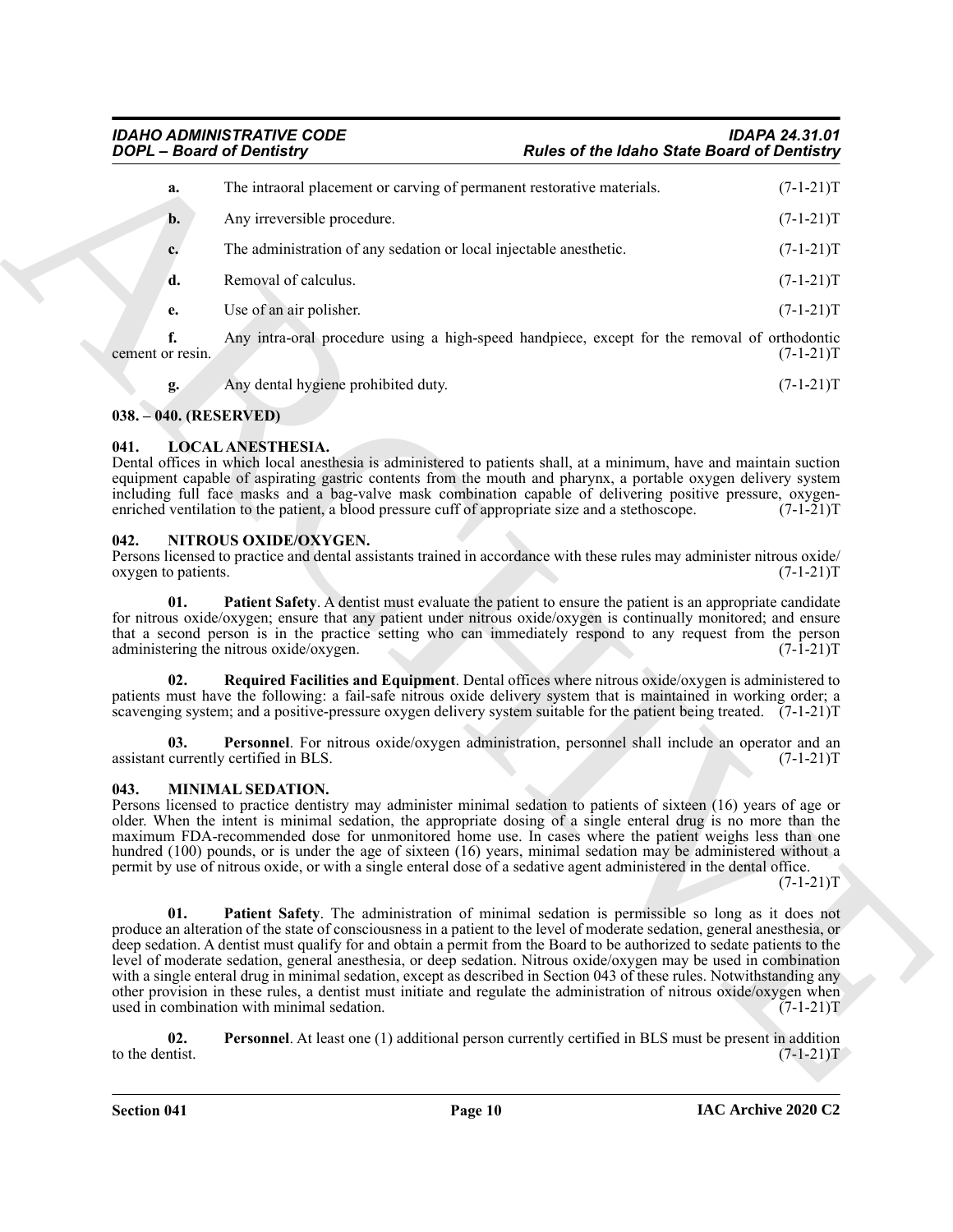#### <span id="page-10-1"></span><span id="page-10-0"></span>**044. MODERATE SEDATION, GENERAL ANESTHESIA AND DEEP SEDATION.**

Factor of the Male as of the Male a first based of December 2013.<br>
Although Sinte Board of December 2013.<br>
Although Sinte Board of December 2013.<br>
Although Sinte Board of December 2013.<br>
In the same of the Male and Sinte Dentists licensed in the state of Idaho cannot administer moderate sedation, general anesthesia, or deep sedation in the practice of dentistry unless they have obtained a permit from the Board. A moderate sedation permit may be either enteral or parenteral. A dentist may not administer moderate sedation to children under sixteen (16) years of age and one hundred (100) pounds unless they have qualified for and been issued a moderate parenteral sedation permit. A moderate enteral sedation permit authorizes dentists to administer sedation by either enteral or combination inhalation-enteral routes of administration. A moderate parenteral, general anesthesia, or deep sedation permit authorizes a dentist to administer sedation by any route of administration. To qualify for a moderate, general anesthesia, or deep sedation permit, a dentist must provide proof of the following: (7-1-21)T

#### <span id="page-10-4"></span>**01. Training Requirements**. (7-1-21)T

 **a.** For Moderate Sedation Permits, completion of training in the administration of moderate sedation to a level consistent with requirements established by the Board within the five (5) year period immediately prior to the date of application for a moderate sedation permit. The five (5) year requirement is not applicable to applicants who hold an equivalent permit in another state which has been in effect for the twelve (12) month period immediately prior to the application date. Qualifying training courses must be sponsored by or affiliated with a dental school accredited by CODA, or be approved by the Board. (7-1-21)T

For a moderate enteral sedation permit, the applicant must provide proof of a minimum of twentyfour (24) hours of instruction plus management of at least ten (10) adult case experiences by the enteral and/or enteral-nitrous oxide/oxygen route. These ten (10) cases must include at least three live clinical dental experiences managed by participants in groups no larger than five (5). The remaining cases may include simulations and/or video presentations but must include one experience in returning a patient from deep to moderate sedation. (7-1-21)T

ii. For a moderate parenteral sedation permit, the applicant must provide proof of a minimum of sixty rs of instruction, plus management of at least twenty (20) patients by the intravenous route.  $(7-1-21)T$  $(60)$  hours of instruction, plus management of at least twenty  $(20)$  patients by the intravenous route.

**b.** For General Anesthesia and Deep Sedation Permits, completion of an advanced education program accredited by CODA that affords comprehensive training necessary to administer and manage deep sedation or general anesthesia within the five (5) year period immediately preceding the date of application. The five (5) year requirement is not applicable to applicants who hold an equivalent permit in another state which has been in effect for the twelve (12) month period immediately prior to the application date. (7-1-21)T

<span id="page-10-2"></span>**02. ACLS.** Verification of current certification in ACLS or PALS, whichever is appropriate for the eing sedated. (7-1-21) patient being sedated.

<span id="page-10-3"></span>General Requirements The qualified dentist is responsible for the sedative management, adequacy of the facility and staff, diagnosis and treatment of emergencies related to the administration of moderate sedation, general anesthesia, or deep sedation and providing the equipment, drugs and protocol for patient rescue. Evaluators appointed by the Idaho State Board of Dentistry will periodically assess the adequacy of the facility and competence of the sedation team. For general anesthesia and deep sedation, the Board adopts the standards incorporated by reference in these rules, as set forth by the AAOMS in their office anesthesia evaluation manual.

 $(7-1-21)T$ 

**a.** Facility, Equipment and Drug Requirements. The following facilities, equipment and drugs must be available for immediate use during the sedation and recovery phase: (7-1-21)T

An operating room large enough to adequately accommodate the patient on an operating table or in an operating chair and to allow an operating team of at least two (2) individuals to freely move about the patient;

 $(7-1-21)T$ 

ii. An operating table or chair that permits the patient to be positioned so the operating team can maintain the patient's airway, quickly alter the patient's position in an emergency, and provide a firm platform for the administration of basic life support; (7-1-21)T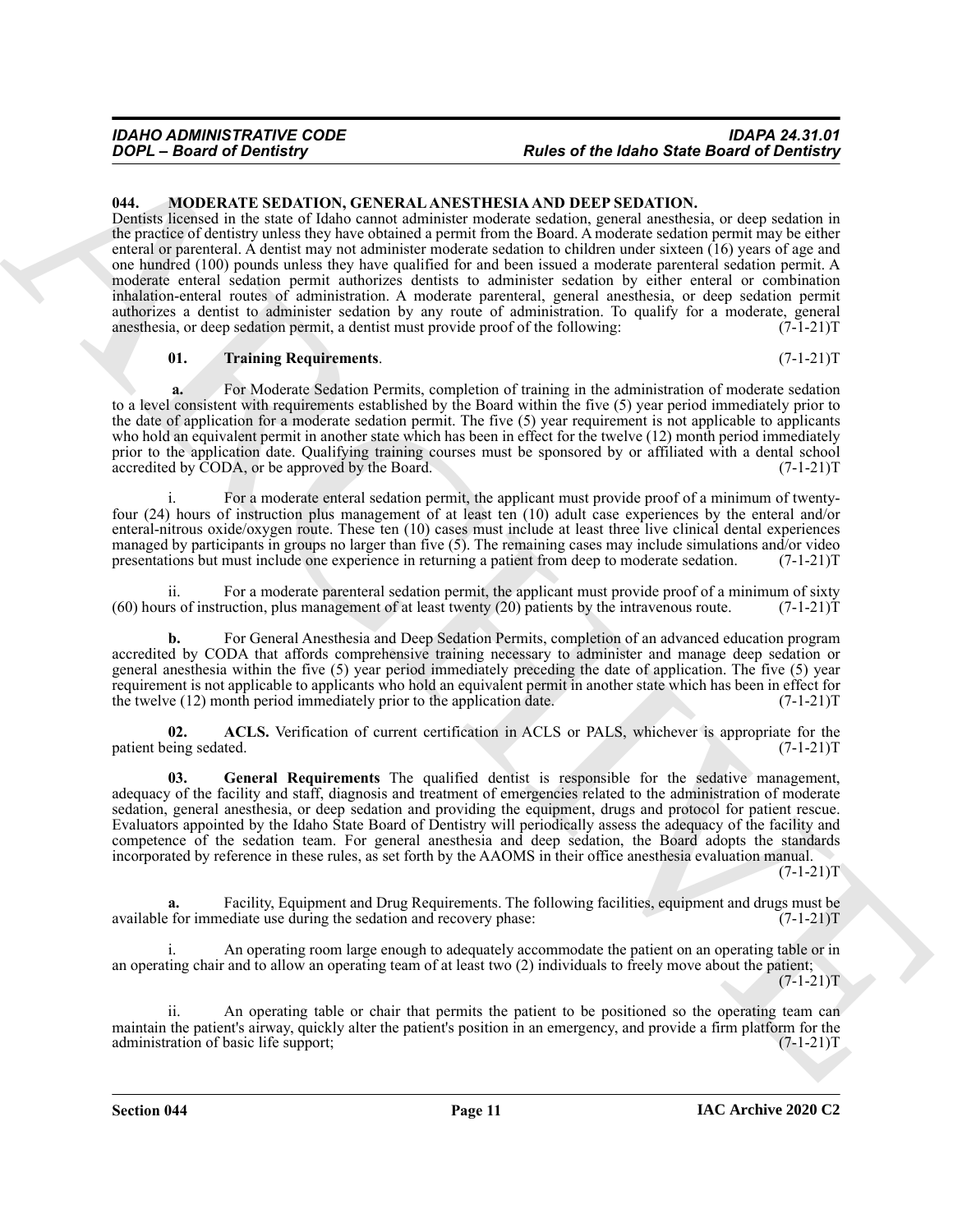iii. A lighting system that permits evaluation of the patient's skin and mucosal color and a backup lighting system of sufficient intensity to permit completion of any operation underway in the event of a general power<br>(7-1-21)T failure; (7-1-21)T

iv. Suction equipment that permits aspiration of the oral and pharyngeal cavities and a backup suction<br>hich will function in the event of a general power failure; (7-1-21) device which will function in the event of a general power failure;

An oxygen delivery system with adequate full face mask and appropriate connectors that is capable of delivering high flow oxygen to the patient under positive pressure, together with an adequate backup system;

 $(7-1-21)T$ 

vi. A recovery area that has available oxygen, adequate lighting, suction and electrical outlets. The area can be the operating room (7-1-21) recovery area can be the operating room

vii. A sphygmomanometer, pulse oximeter, oral and nasopharyngeal airways, supraglottic airway devices, and automated external defibrillator (AED); and

viii. Emergency drugs including, but not limited to, pharmacologic antagonists appropriate to the drugs used, bronchodilators, and antihistamines. (7-1-21)T

ix. Additional emergency equipment and drugs required for moderate parenteral sedation permits include precordial/pretracheal stethoscope or end-tidal carbon dioxide monitor, intravenous fluid administration equipment, vasopressors, and anticonvulsants. (7-1-21) equipment, vasopressors, and anticonvulsants.

x. Additional emergency equipment and drugs required for general anesthesia and deep sedation permits include precordial/pretracheal stethoscope and end-tidal carbon dioxide monitor, intravenous fluid administration equipment, vasopressors, and anticonvulsants. (7-1-21) administration equipment, vasopressors, and anticonvulsants.

**b.** Personnel (7-1-21)T

i. For moderate sedation, the minimum number of personnel is two (2) including: the operator and one (1) additional individual currently certified in BLS. (7-1-21)T

**FORCE - Branch of Contribution** C.<br> **ARCHIVE C.**<br> **ARCHIVE C.**<br> **ARCHIVE C.**<br> **ARCHIVE C.**<br> **ARCHIVE C.**<br> **ARCHIVE C.**<br> **ARCHIVE C.**<br> **ARCHIVE CONTINUES** (**ARCHIVE CONTINUES)**<br> **ARCHIVE CONTINUES** (**ARCHIVE CONTINUES)**<br> ii. For general anesthesia or deep sedation, the minimum number of personnel is three (3) including: the operator and two (2) additional individuals currently certified in BLS. When the same individual administering the general anesthesia or deep sedation is performing the dental procedure one (1) of the additional individuals must<br>be designated for patient monitoring.  $(7-1-21)T$ be designated for patient monitoring.

iii. Auxiliary personnel must have documented training in BLS, will have specific assignments, and shall have current knowledge of the emergency cart inventory. The dentist and all office personnel must participate in documented periodic reviews of office emergency protocol, including simulated exercises, to assure proper equipment function and staff interaction. (7-1-21)T equipment function and staff interaction.

**c.** Pre-sedation Requirements. Before inducing moderate sedation, general anesthesia, or deep a dentist must: (7-1-21)T sedation a dentist must:

i. Evaluate the patient's medical history and document, using the American Society of Anesthesiologists Patient Physical Status Classifications, that the patient is an appropriate candidate for moderate sedation, general anesthesia, or deep sedation; (7-1-21) sedation, general anesthesia, or deep sedation;

ii. Give written preoperative and postoperative instructions to the patient or, when appropriate due to age or psychological status of the patient, the patient's guardian;  $(7-1-21)$ T

iii. Obtain written informed consent from the patient or patient's guardian for the sedation; and  $(7-1-21)T$ 

iv. Maintain a sedation record and enter the individual patient's sedation into a case/drug log.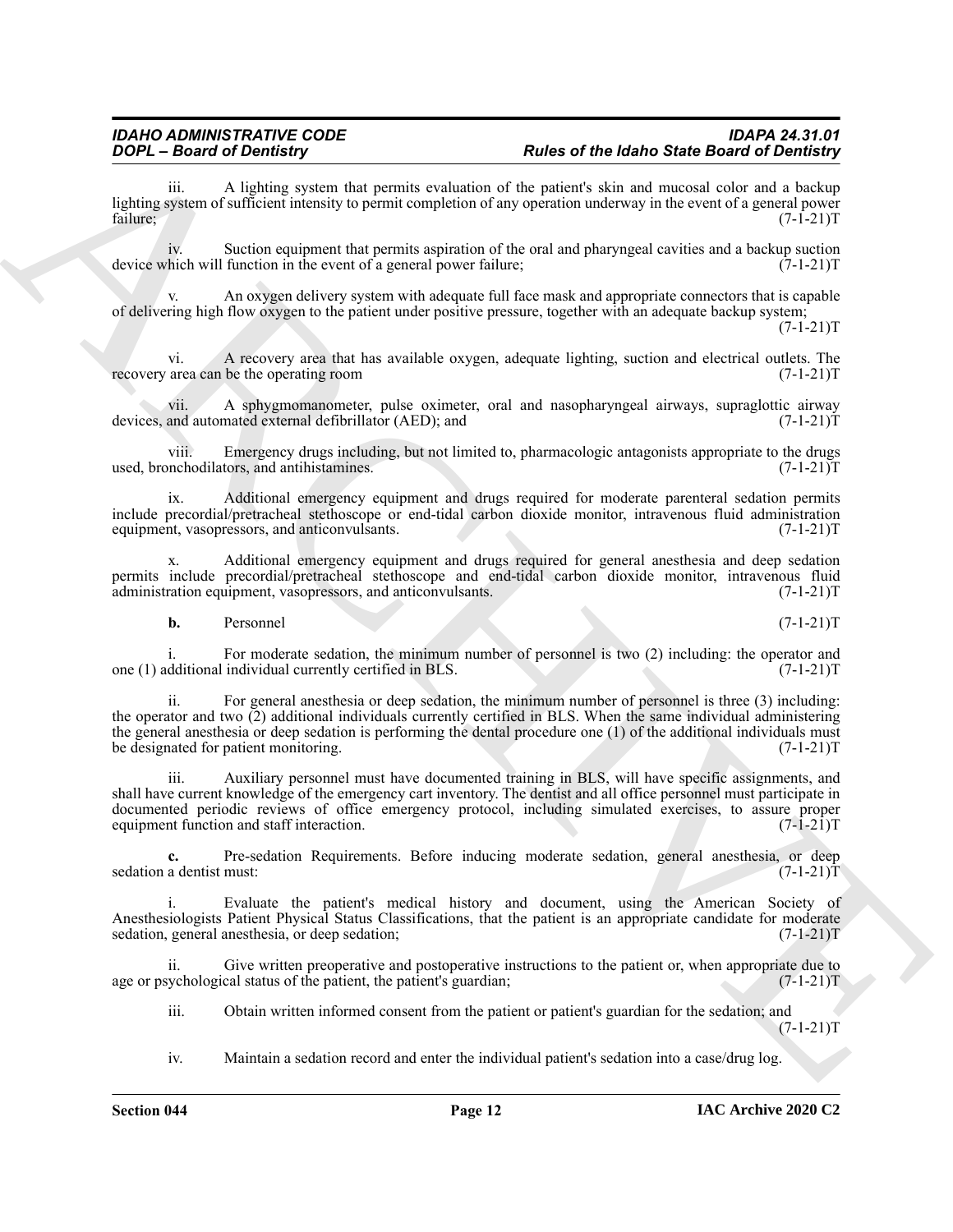$(7-1-21)T$ 

**d.** Patient Monitoring. Patients must be monitored as follows:  $(7-1-21)$ T

i. For moderate sedation the patient must be continuously monitored using pulse oximetry. For general anesthesia or deep sedation, the patient must be continuously monitored using pulse oximetry and end-tidal carbon dioxide monitors. (7-1-21) carbon dioxide monitors.

ii. The patient's blood pressure, heart rate, and respiration must be recorded every five (5) minutes during the sedation and then continued every fifteen (15) minutes until the patient meets the requirements for discharge. These recordings must be documented in the patient record. The record must also include documentation of preoperative and postoperative vital signs, all medications administered with dosages, time intervals and route of administration. If this information cannot be obtained, the reasons must be documented in the patient's record.

 $(7-1-21)T$ 

iii. During the recovery phase, the patient shall be monitored by an individual trained to monitor recovering from sedation;  $(7-1-21)$ patients recovering from sedation;

iv. A dentist will not release a patient who has undergone sedation except to the care of a responsible<br>(7-1-21) third party;  $(7-1-21)T$ 

The dentist will assess the patient's responsiveness using preoperative values as normal guidelines and discharge the patient only when the following criteria are met: vital signs are stable, patient is alert and oriented, and the patient can ambulate with minimal assistance; and  $(7-1-21)$ and the patient can ambulate with minimal assistance; and

vi. A discharge entry will be made by the dentist in the patient's record indicating the patient's upon discharge and the name of the responsible party to whom the patient was discharged. (7-1-21) condition upon discharge and the name of the responsible party to whom the patient was discharged.

**e.** Sedation of Other Patients. The permit holder must not initiate sedation on another patient until the previous patient is in a stable monitored condition and in the recovery phase following discontinuation of their<br>(7-1-21)T sedation. (7-1-21)T

#### <span id="page-12-3"></span><span id="page-12-2"></span><span id="page-12-0"></span>**045. SEDATION PERMIT RENEWAL.**

For the state of the following function and the state of the follow Sinte Board of Dentisiny<br>
4. Pariset Vashining Pariset result in the continued particle particle particle (1-1-1)<br>
4. Pariset Vashining Pariset result ma **01. Permit Renewal**. Before the expiration date of a permit, the board will provide notice of renewal to the licensee. Failure to timely submit a renewal application and permit fee shall result in expiration of the permit and termination of the licensee's right to administer sedation. Failure to submit a complete renewal application and permit fee within thirty (30) days of expiration of the permit shall result in cancellation of the permit. Renewal of the permit will be required every five (5) years. Proof of a minimum of twenty-five (25) continuing education credit hours in sedation which may include training in medical/office emergencies will be required to renew a permit. In addition to the continuing education credit hours, a dentist must: (7-1-21)T

<span id="page-12-4"></span>**a.** For a moderate enteral sedation permit, maintain current certification in BLS or ACLS. (7-1-21)T

**b.** For a moderate parenteral, general anesthesia, or deep sedation permit, maintain current tion in ACLS. (7-1-21) certification in ACLS.

**Reinstatement**. A dentist may apply for reinstatement of a canceled or surrendered permit issued by the Board within five (5) years of the date of the permit's cancellation or surrender. Applicants for reinstatement of a sedation permit must satisfy the facility and personnel requirements and verify they have obtained an average of five (5) continuing education credit hours in sedation for each year subsequent to the date upon which the permit was canceled or surrendered. A fee for reinstatement will be assessed. (7-1-21)T

#### <span id="page-12-5"></span><span id="page-12-1"></span>**046. SUSPENSION, REVOCATION OR RESTRICTION OF SEDATION PERMIT.**

The Board may, at any time and for just cause, institute proceedings to revoke, suspend, or otherwise restrict a sedation permit issued pursuant to Section 045 of these rules. If the Board determines that emergency action is necessary to protect the public, summary suspension may be ordered pending further proceedings. Proceedings to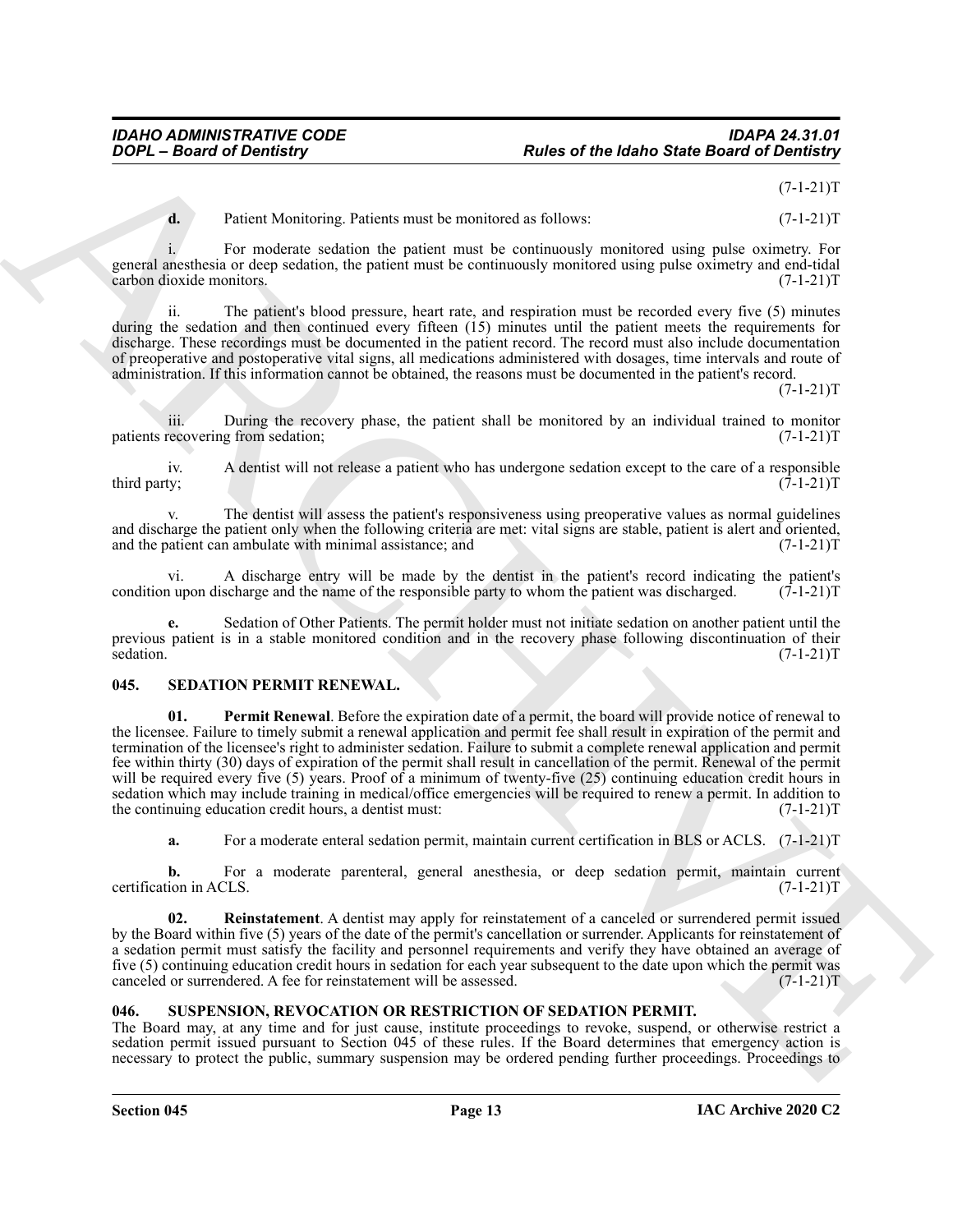suspend, revoke or restrict a permit shall be subject to applicable statutes and rules governing administrative procedures before the Board. (7-1-21) procedures before the Board.

#### <span id="page-13-5"></span><span id="page-13-0"></span>**047. DETERMINATION OF DEGREE OF SEDATION BY THE BOARD.**

In any matter under review or in any proceeding being conducted in which the Board must determine the degree of central nervous system depression, the Board may base its findings or conclusions on, among other matters, the type, and dosages, and routes of administration of drugs administered to the patient and what result can reasonably be expected from those drugs in those dosages and routes administered in a patient of that physical and psychological status. (7-1-21)T status. (7-1-21)T

#### <span id="page-13-12"></span><span id="page-13-1"></span>**048. USE OF OTHER ANESTHESIA PERSONNEL.**

A dentist who does not hold a sedation permit may perform dental procedures in a dental office on a patient who receives sedation induced by an anesthesiologist, a certified registered nurse anesthetist, or another dentist with a sedation permit as follows: (7-1-21)T

<span id="page-13-15"></span><span id="page-13-14"></span>**01. Facility, Equipment, Drugs, and Personnel Requirements**. The dentist will have the same facility, equipment, drugs, and personnel available during the procedure and during recovery as required of a dentist who has a permit for the level of sedation being provided. (7-1-21) who has a permit for the level of sedation being provided.

From the method in the state of the labor Since of the based of Denthisian<br>
maps is even by the state of the state of the state of the state and the state of the state of the state of the<br>
proceeds the state of the state **02. Patient's Condition Monitored Until Discharge**. The qualified sedation provider who induces sedation will monitor the patient's condition until the patient is discharged and record the patient's condition at discharge in the patient's dental record as required by the rules applicable to the level of sedation being induced. The sedation record must be maintained in the patient's dental record and is the responsibility of the dentist who is performing the dental procedures. (7-1-21)T

<span id="page-13-16"></span>**03. Use of Services of a Qualified Sedation Provider**. A dentist who intends to use the services of a qualified sedation provider must notify the Board in writing of his intent. Such notification need only be submitted once every licensing period. (7-1-21) once every licensing period.

<span id="page-13-13"></span>**04. Advertising**. A dentist who intends to use the services of a qualified sedation provider may advertise the service provided so long as each such advertisement contains a prominent disclaimer that the service "will be provided by a qualified sedation provider." (7-1-21)T

#### <span id="page-13-6"></span><span id="page-13-2"></span>**049. INCIDENT REPORTING.**

Dentists must report to the Board, in writing, within seven (7) days after the death or transport to a hospital or emergency center for medical treatment for a period exceeding twenty-four (24) hours of any patient to whom sedation was administered. (7-1-21) sedation was administered.

#### <span id="page-13-3"></span>**050. – 055. (RESERVED)**

#### <span id="page-13-7"></span><span id="page-13-4"></span>**056. UNPROFESSIONAL CONDUCT.**

A licensee shall not engage in unprofessional conduct in the course of his practice. Unprofessional conduct by a person licensed under the provisions of Title 54, Chapter 9, Idaho Code, is defined as, but not limited to, one  $(1)$  of the following:  $(7-1-21)$ T the following:

<span id="page-13-9"></span>**01.** Fraud. Obtaining fees by fraud or misrepresentation, or over-treatment either directly or through ince carrier. (7-1-21) an insurance carrier.

**02.** Unlicensed Practice. Employing directly or indirectly any suspended or unlicensed individual as n Title 54, Chapter 9, Idaho Code. (7-1-21) defined in Title 54, Chapter 9, Idaho Code.

<span id="page-13-11"></span><span id="page-13-10"></span><span id="page-13-8"></span>**03.** Unlawful Practice. Aiding or abetting licensed persons to practice unlawfully. (7-1-21)T

**04. Dividing Fees**. A dentist shall not divide a fee for dental services with another party, who is not a r associate with him in the practice of dentistry, unless:  $(7-1-21)$ partner or associate with him in the practice of dentistry, unless:

**a.** The patient consents to employment of the other party after a full disclosure that a division of fees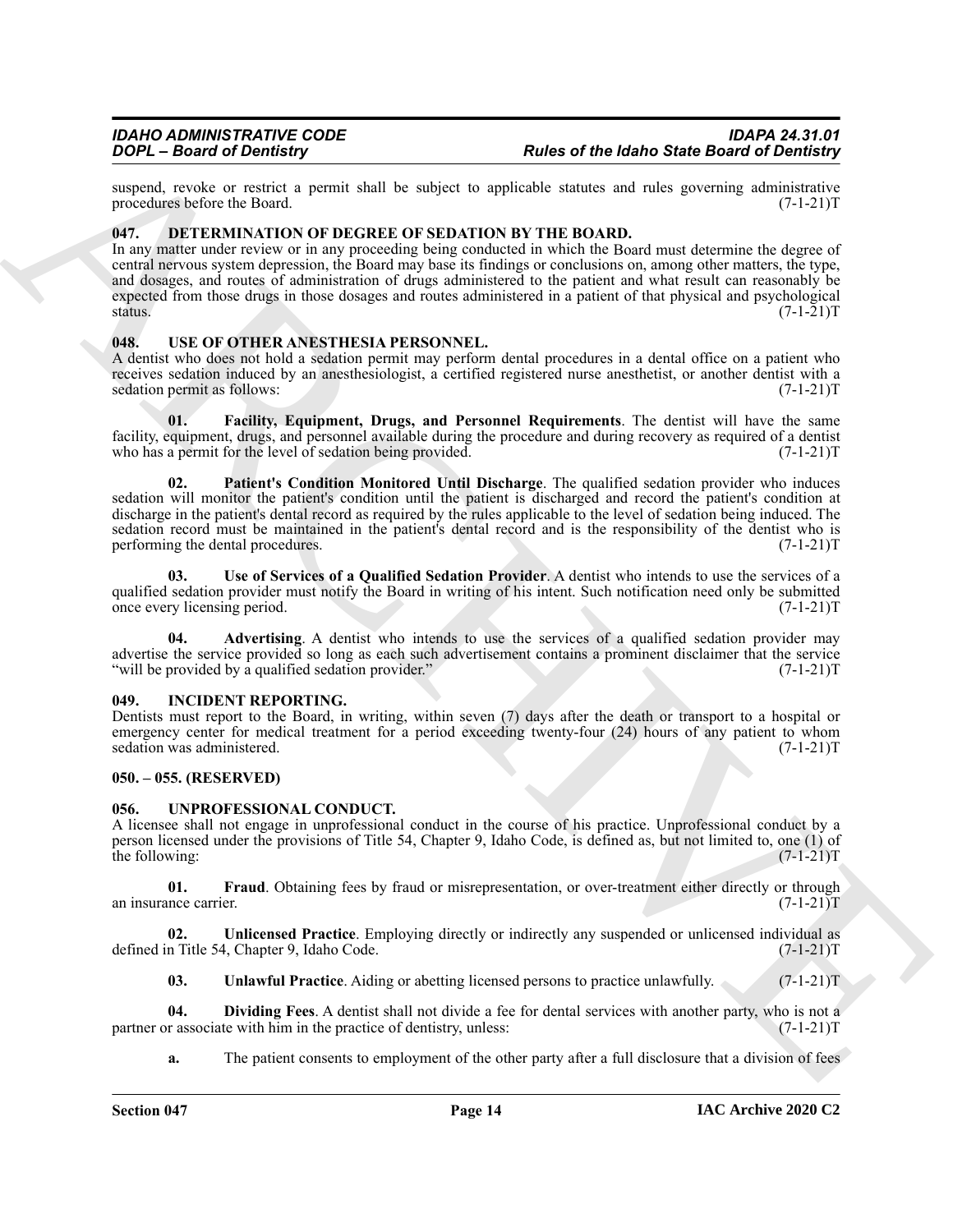will be made;  $(7-1-21)T$ 

<span id="page-14-10"></span>**b.** The division is made in proportion to the services performed and responsibility assumed by each r party.  $(7-1-21)T$ dentist or party.

For the state of the data of the data of the basis of the basis of the control of Deville is match of the control of the basis of Deville is the control of the control of the state of the state of the state of the state o **05. Prescription Drugs**. Prescribing or administering prescription drugs not reasonably necessary for, or within the scope of, providing dental services for a patient. A dentist may not prescribe or administer prescription drugs to himself. A dentist shall not use controlled substances as an inducement to secure or maintain dental patronage or aid in the maintenance of any person's drug addiction by selling, giving or prescribing prescription drugs. (7-1-21)T

<span id="page-14-6"></span>**06. Harassment**. The use of threats or harassment to delay or obstruct any person in providing evidence in any possible or actual disciplinary action, or other legal action; or the discharge of an employee primarily based on the employee's attempt to comply with the provisions of Title 54, Chapter 9, Idaho Code, or the Board's Rules, or to aid in such compliance. (7-1-21)T

**07. Discipline in Other States**. Conduct himself in such manner as results in a suspension, revocation disciplinary proceedings with respect to his license in another state. (7-1-21) or other disciplinary proceedings with respect to his license in another state.

<span id="page-14-9"></span><span id="page-14-4"></span><span id="page-14-1"></span><span id="page-14-0"></span>**08.** Altering Records. Alter a patient's record with intent to deceive. (7-1-21)T

**09. Office Conditions**. Unsanitary or unsafe office conditions, as determined by the customary practice and standards of the dental profession in the state of Idaho and CDC guidelines as incorporated by reference<br>(7-1-21)T in these rules.

**10. Abandonment of Patients**. Abandonment of patients by licensees before the completion of a phase of treatment, as such phase of treatment is contemplated by the customary practice and standards of the dental profession in the state of Idaho, without first advising the patient of such abandonment and of further treatment that is necessary. (7-1-21)T

<span id="page-14-14"></span>**11.** Use of Intoxicants. Practicing while under the influence of an intoxicant or controlled substance e same impairs the licensee's ability to practice with reasonable and ordinary care.  $(7-1-21)$ where the same impairs the licensee's ability to practice with reasonable and ordinary care.

<span id="page-14-8"></span>**12. Mental or Physical Condition**. The inability to practice with reasonable skill and safety to patients in of age, illness, or as a result of any mental or physical condition. (7-1-21) by reason of age, illness, or as a result of any mental or physical condition.

<span id="page-14-2"></span>**13.** Consent. Revealing personally identifiable facts, data or information obtained in a professional without prior consent of the patient, except as authorized or required by law. (7-1-21) capacity without prior consent of the patient, except as authorized or required by law.

<span id="page-14-11"></span>**14. Scope of Practice**. Practicing or offering to practice beyond the scope permitted by law, or accepting and performing professional responsibilities that the licensee knows or has reason to know that he or she is not competent to perform. (7-1-21)T

<span id="page-14-3"></span>**15. Delegating Duties**. Delegating professional responsibilities to a person when the licensee delegating such responsibilities knows, or with the exercise of reasonable care and control should know, that such a person is not qualified by training or by licensure to perform them. (7-1-21) person is not qualified by training or by licensure to perform them.

<span id="page-14-13"></span>**16.** Unauthorized Treatment. Performing professional services that have not been authorized by the r his legal representative. (7-1-21)T patient or his legal representative.

<span id="page-14-12"></span>**17. Supervision**. Failing to exercise appropriate supervision over persons who are authorized to practice only under the supervision of a licensed professional. (7-1-21)T

**18.** Legal Compliance. Failure to comply with any provisions of federal, state or local laws, statutes, d regulations governing or affecting the practice of dentistry or dental hygiene. (7-1-21) rules, and regulations governing or affecting the practice of dentistry or dental hygiene.

<span id="page-14-7"></span><span id="page-14-5"></span>**19. Exploiting Patients**. Exercising undue influence on a patient in such manner as to exploit a patient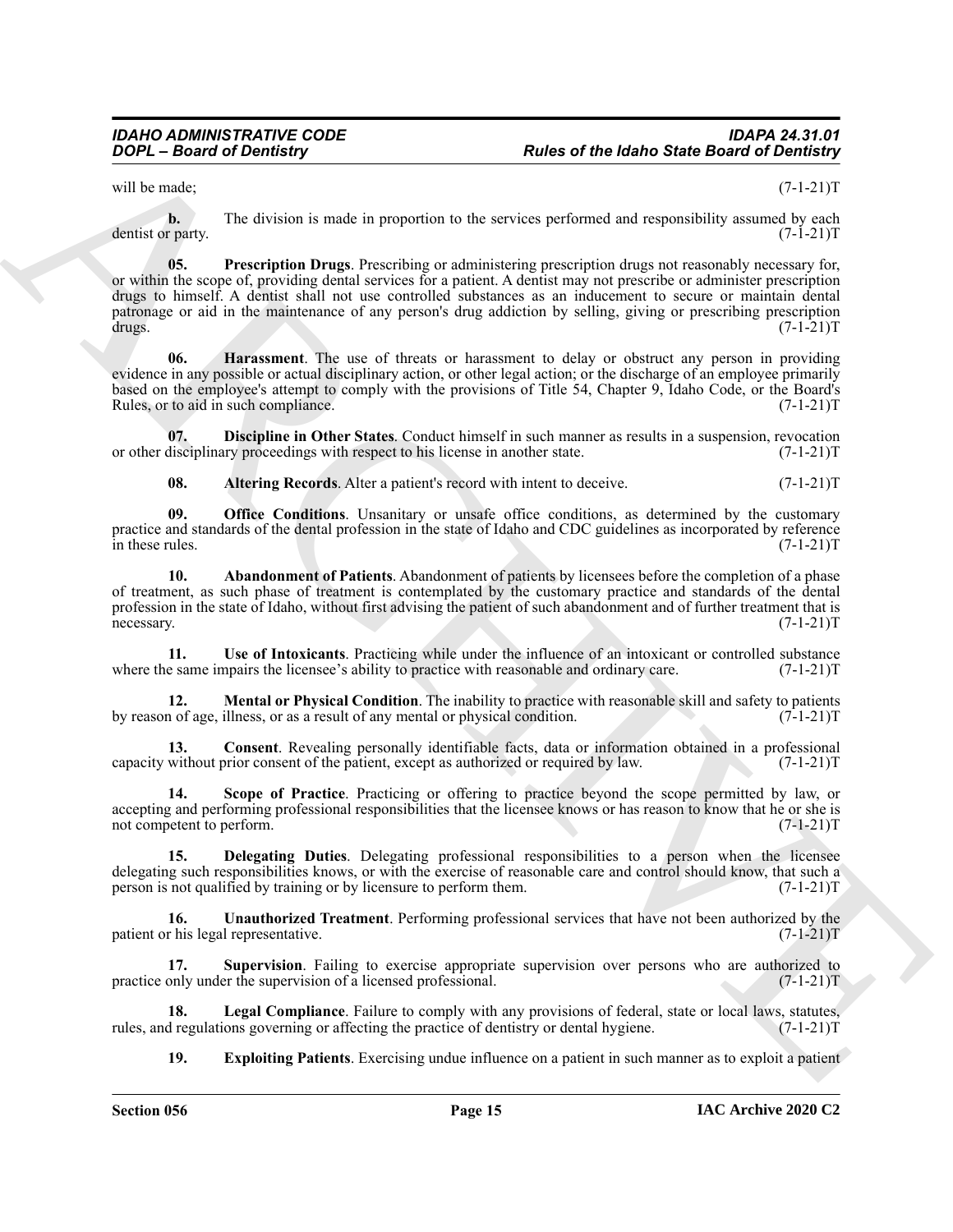#### *IDAHO ADMINISTRATIVE CODE IDAPA 24.31.01 DOPL – Board of Dentistry Rules of the Idaho State Board of Dentistry*

for the financial or personal gain of a practitioner or of a third party. (7-1-21)T

<span id="page-15-9"></span><span id="page-15-7"></span><span id="page-15-4"></span>**20. Misrepresentation**. Willful misrepresentation of the benefits or effectiveness of dental services.  $(7-1-21)T$ 

**21. Disclosure**. Failure to advise patients or their representatives in understandable terms of the treatment to be rendered, alternatives, the name and professional designation of the provider rendering treatment, and disclosure of reasonably anticipated fees relative to the treatment proposed. (7-1-21)T

**22. Sexual Misconduct**. Making suggestive, sexual or improper advances toward a patient or ewd or lascivious act upon or with a patient. committing any lewd or lascivious act upon or with a patient.

<span id="page-15-8"></span>**23.** Patient Management. Use of unreasonable and/or damaging force to manage patients, including mited to hitting, slapping or physical restraints. (7-1-21) but not limited to hitting, slapping or physical restraints.

<span id="page-15-3"></span>**24. Compliance with Dentist Professional Standards**. Failure by a dentist to comply with professional standards applicable to the practice of dentistry, as incorporated by reference in this chapter. (7-1-21)T

<span id="page-15-6"></span><span id="page-15-2"></span>**25. Compliance with Dental Hygienist Professional Standards**. Failure by a dental hygienist to comply with professional standards applicable to the practice of dental hygiene, as incorporated by reference in this chapter. (7-1-21)T

For the theorem is the contract provident with the state of the blanch Sinte Board of Deville is the theorem in the state of the blanch Sinte Board of Deville 211<br>
Let the contract particle provident with the state and pr **26. Failure to Provide Records to a Patient or Patient's Legal Guardian**. Refusal or failure to provide a patient or patient's legal guardian with records within five (5) business days. A patient or patient's legal guardian may not be denied a copy of his records for any reason, regardless of whether the person has paid for the dental services rendered. A person may be charged for the actual cost of providing the records but in no circumstances may a person be charged an additional processing or handling fee or any charge in addition to the actual cost. (7-1-21)T

<span id="page-15-5"></span>**27. Failure to Cooperate with Authorities**. Failure to cooperate with authorities in the investigation of any alleged misconduct or interfering with a Board investigation by willful misrepresentation of facts, willful failure to provide information upon request of the Board, or the use of threats or harassment against any patient or witness to prevent them from providing evidence. (7-1-21) witness to prevent them from providing evidence.

<span id="page-15-1"></span>**28.** Advertising. Advertise in a way that is false, deceptive, misleading or not readily subject to verification.  $(7-1-21)T$ verification. (7-1-21)T

#### <span id="page-15-0"></span>**057. – 999. (RESERVED)**